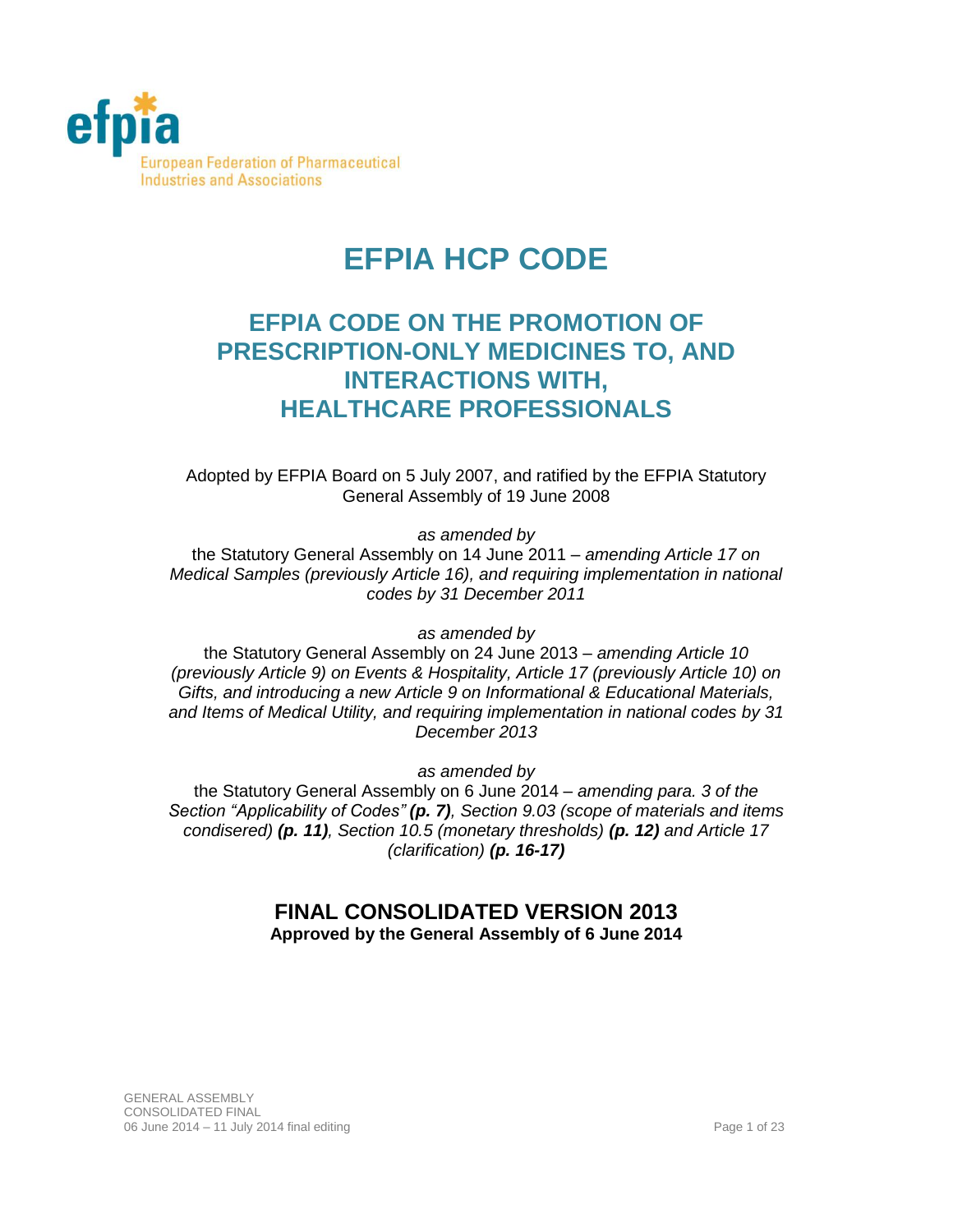## **TABLE OF CONTENTS**

## **PAGE**

| <b>INTRODUCTION</b> |                                                        |  |
|---------------------|--------------------------------------------------------|--|
| <b>SCOPE</b>        |                                                        |  |
|                     |                                                        |  |
|                     |                                                        |  |
| <b>ARTICLE 1</b>    |                                                        |  |
| <b>ARTICLE 2</b>    |                                                        |  |
| <b>ARTICLE 3</b>    |                                                        |  |
| <b>ARTICLE 4</b>    |                                                        |  |
| <b>ARTICLE 5</b>    |                                                        |  |
| <b>ARTICLE 6</b>    |                                                        |  |
| <b>ARTICLE 7</b>    |                                                        |  |
| <b>ARTICLE 8</b>    | NO ADVICE ON PERSONAL MEDICAL MATTERS  10              |  |
|                     |                                                        |  |
| <b>ARTICLE 9</b>    | INFORMATIONAL OR EDUCATIONAL MATERIALS, AND ITEMS OF   |  |
|                     |                                                        |  |
| <b>ARTICLE 10</b>   |                                                        |  |
| <b>ARTICLE 11</b>   | <b>DONATIONS AND GRANTS THAT SUPPORT HEALTHCARE OR</b> |  |
|                     |                                                        |  |
| <b>ARTICLE 12</b>   |                                                        |  |
| <b>ARTICLE 13</b>   | SPONSORSHIP OF HEALTHCARE PROFESSIONALS 13             |  |
| <b>ARTICLE 14</b>   |                                                        |  |
| <b>ARTICLE 15</b>   | NON-INTERVENTIONAL STUDIES FOR MARKETED MEDICINES  14  |  |
| <b>ARTICLE 16</b>   |                                                        |  |
|                     |                                                        |  |
| <b>ARTICLE 17</b>   |                                                        |  |
|                     |                                                        |  |
| <b>ARTICLE 18</b>   |                                                        |  |
| <b>ARTICLE 19</b>   |                                                        |  |
| <b>ARTICLE 20</b>   |                                                        |  |
|                     |                                                        |  |
|                     |                                                        |  |
| <b>ANNEX A</b>      | IMPLEMENTATION AND PROCEDURE RULES  19                 |  |
| <b>ANEXE B</b>      | <b>GUIDELINES FOR INTERNET WEBSITES AVAILABLE TO</b>   |  |
|                     | HEALTHCARE PROFESSIONALS, PATIENTS AND THE PUBLIC IN   |  |
|                     |                                                        |  |
|                     |                                                        |  |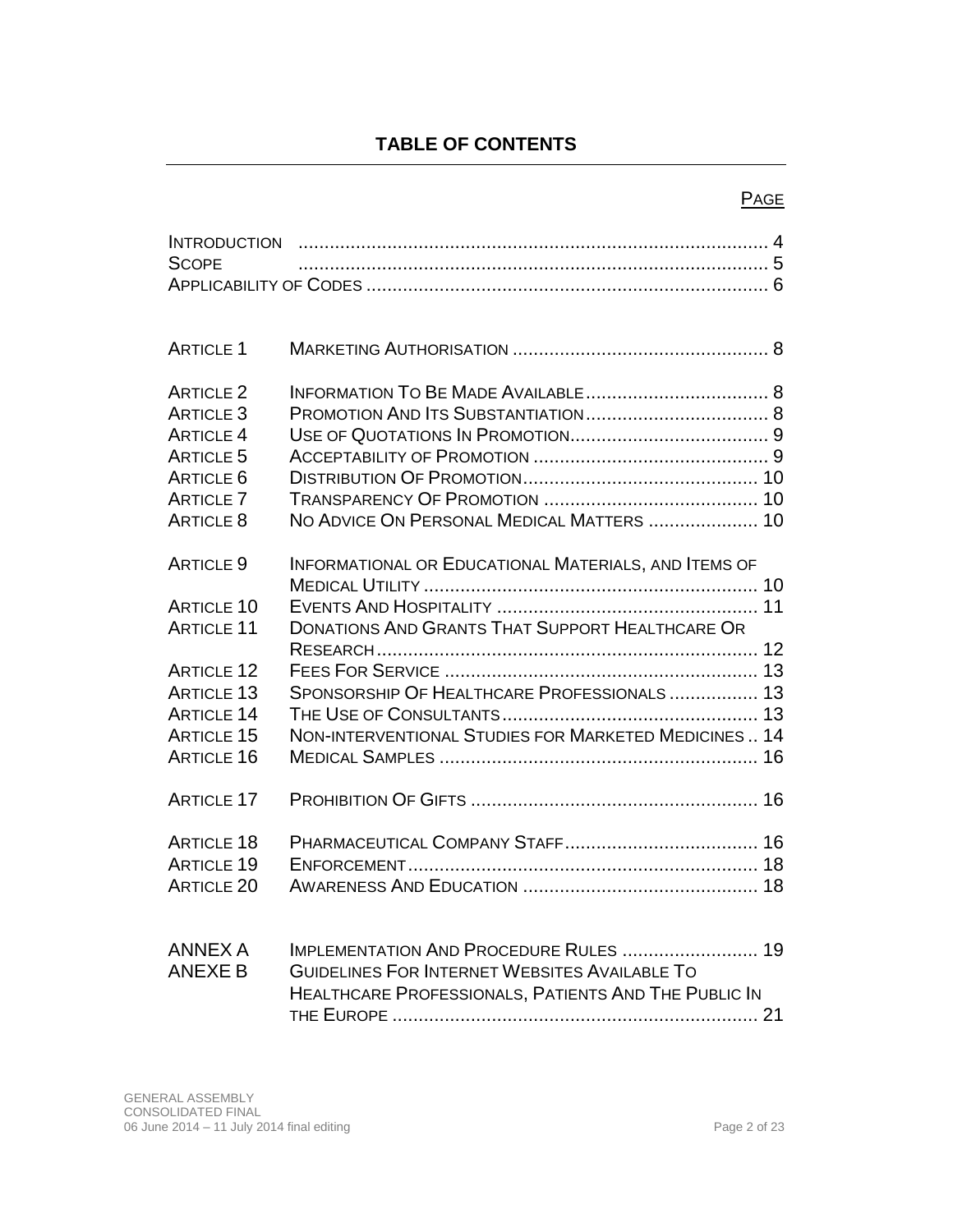## **SUBSEQUENT VERSIONS OF THE EFPIA HCP CODE**

Adopted in 1991 at the initiative of the European pharmaceutical industry, the EFPIA HCP Code took effect on 1 January 1992. On 31 March 1992, the Council of the European Communities adopted Council Directive 92/28/EEC to govern the advertising of medicinal products for human use in European Community Member States. The EFPIA HCP Code was therefore adapted in 1992 to make it fully consistent with Directive 92/28/EEC. The revised version of the initial EFPIA HCP Code took effect on 1 January 1993.

In November 2001, Council Directive 2001/83/EC superseded Council Directive 92/28/EEC. Council Directive 2001/83/EC was amended in 2004 by Council Directive 2004/27/EC. The EFPIA HCP Code was further revised in 2004 to adopt various improvements and to make it fully consistent with Directive 2001/83/EC, as amended. This revised version of the EFPIA HCP Code was adopted by EFPIA on 19 November 2004 and took effect in January 2006.

In late 2006 and early 2007, the EFPIA HCP Code was further revised to adopt various improvements and address additional topics suggested by the EFPIA General Assembly. This revised version of the EFPIA HCP Code was adopted by EFPIA Board on 28 September 2007, with effect from no later than 1 July 2008 (depending on national transposition dates) (the "Implementation Date"). General Assembly ratified this revised version at its 19 June 2008 meeting.

Recognising that the 2007 revision imposed certain obligations upon companies that may take time in order to be implemented fully, the EFPIA HCP Code included footnotes in the following sections to provide guidance to companies as to their obligations under the EFPIA HCP Code during the transition period: (a) [Section 14.02;](#page-13-0) and (b) [Section 15.02.](#page-13-1) In general, companies should include any applicable provisions in their contracts with healthcare professionals or make any additional disclosures required by the EFPIA HCP Code beginning on the "Implementation Date"; however, companies were encouraged to take such actions in advance of the "Implementation Date".

Following the Leadership Statement issued by leaders of industry on 24 June 2010, the General Assembly of 14 June 2011 amended Article 16 of the EFPIA HCP Code, formalising the "4x2 standard" applicable to medical samples with a requirement on Member Associations to implement the amendment by 31 December 2011.

The European pharmaceutical industry understands the need to provide a well-managed framework for collaboration that should introduce greater transparency around industry's interactions with Healthcare Professionals (HCPs) and Healthcare Organisations (HCOs). The General Assembly of 24 June 2013 adopted a new Code on Disclosure of Transfers of Value from Pharmaceutical Companies to Healthcare Professionals and Healthcare Organisations (EFPIA HCP/HCO DISCLOSURE CODE). Concomitantly, amendments to the EFPIA HCP Code have been approved, which tighten up the rules applicable to gifts and hospitality. Member Associations are required to transpose the revised EFPIA HCP Code into their national codes by no later than 31 December 2013, and in compliance with national laws and regulations.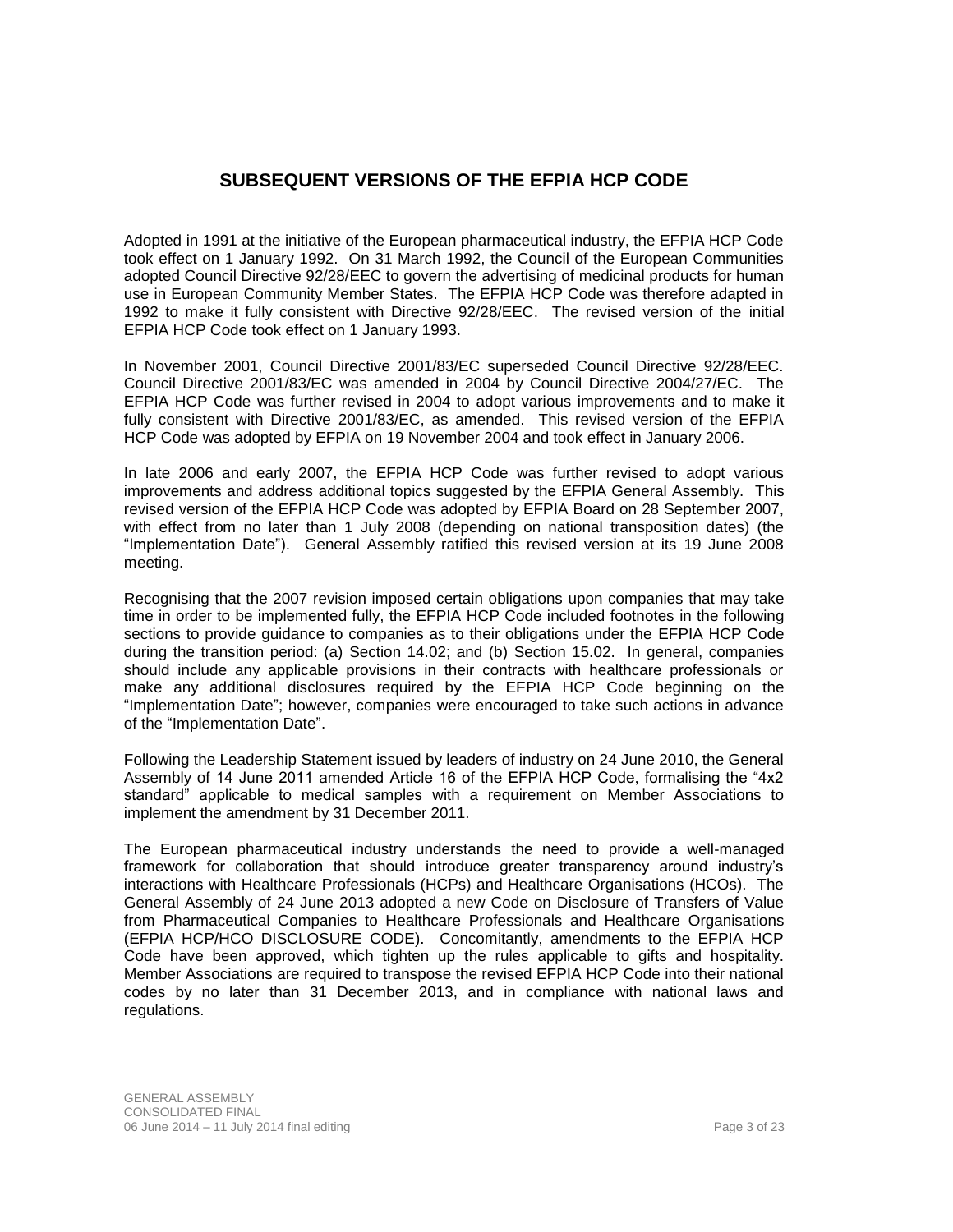## **INTRODUCTION**

The European Federation of Pharmaceutical Industries and Associations ("**EFPIA**") is the representative body of the pharmaceutical industry in Europe. Its membership is composed of:

- Full members, including: (i) research-based pharmaceutical companies, developing and manufacturing medicinal products in Europe for human use – *called corporate members*; and (ii) those organisations representing pharmaceutical manufacturers at national level whose members include, among others, research-based companies – *called member associations*.
- Affiliate members, including: (i) companies specialising in particular fields of pharmaceutical research and/or development or in new technologies of particular interest to the pharmaceutical industry – *called* "*affiliate member company*"; and (ii) organisations representing research-based pharmaceutical companies at national level in Europe that have been granted the title of "*affiliate member associations*".
- Research-based pharmaceutical companies operating in a particular segment of the pharmaceutical market that joint a *specialised group within EFPIA*: (i) European Biopharmaceutical Enterprises (EBE); and (ii) Vaccines Europe (VE).

Separate entities belonging to the same multinational company – which could be the parent company (e.g. the headquarters, principal office, or controlling company of a commercial enterprise), subsidiary company or any other form of enterprise or organisation – shall be deemed to constitute a single company, and are as such committed to compliance with the EFPIA Codes.

EFPIA and its members<sup>1</sup> are conscious of the importance of providing accurate, fair and objective information about medicinal products so that rational decisions can be made as to their use. With this in mind, EFPIA has adopted the EFPIA HCP Code on the Promotion of Prescription-Only Medicines to, and Interactions with, Healthcare Professionals (the "**EFPIA HCP Code**"). The EFPIA HCP Code reflects the requirements of Council Directive 2001/83/EC, as amended, relating to medicinal products for human use (the "**Directive**"). The EFPIA HCP Code fits into the general framework established by the Directive, which recognises the role of voluntary control of advertising of medicinal products by self-regulatory bodies and recourse to such bodies when complaints arise.

EFPIA encourages competition among pharmaceutical companies. The EFPIA HCP Code is not intended to restrain the promotion of medicinal products to, or limit interactions with, healthcare professionals in a manner that is detrimental to fair competition. Instead, it seeks to ensure that pharmaceutical companies conduct such promotion and interaction in a truthful manner, avoiding deceptive practices and potential conflicts of interest with healthcare professionals, and in compliance with applicable laws and regulations.

 $\overline{a}$ 

<sup>1</sup> The updated list of the EFPIA membership can be found on www.efpia.eu.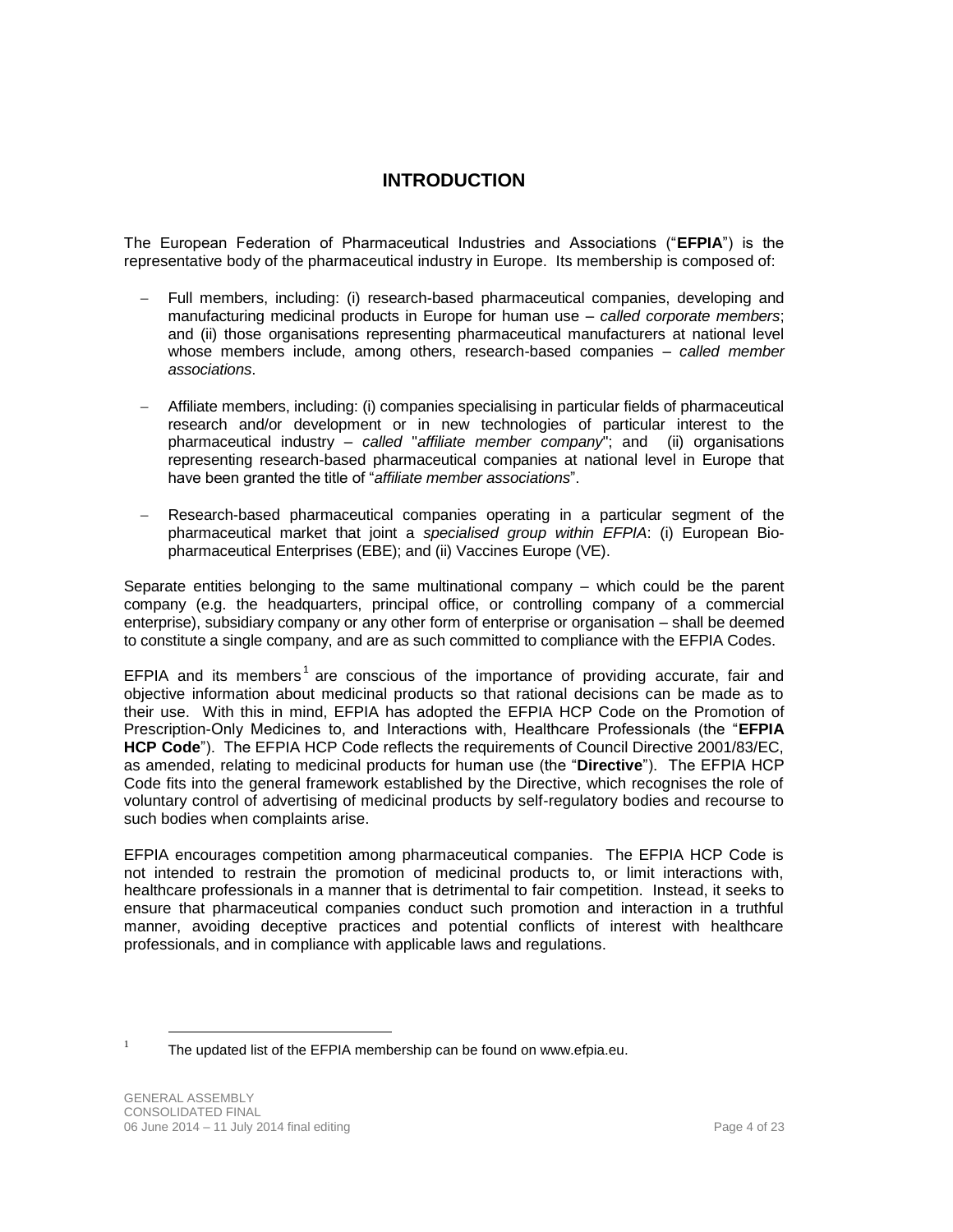The EFPIA HCP Code thereby aims to foster an environment where the general public can be confident that choices regarding their medicines are being made on the basis of the merits of each product and the healthcare needs of patients.

## **SCOPE OF THE EFPIA HCP CODE**

The EFPIA HCP Code covers the promotion to healthcare professionals of prescription-only medicinal products and interactions between healthcare professionals and pharmaceutical companies. The EFPIA HCP Code is applicable to EFPIA member companies, their subsidiaries, and any companies affiliated with EFPIA member companies or their subsidiaries ("**Member Companies**").

Member Companies shall also be responsible for the obligations imposed under any relevant Applicable Code (defined below) even if they commission other parties (e.g., contract sales forces, consultants, market research companies, advertising agencies) to design, implement or engage in activities covered by the Applicable Code (defined below) on their behalves. In addition, Member Companies shall take reasonable steps to ensure that any other parties that they commission to design, implement or engage in activities covered by the Applicable Code (defined below) but that do not act on behalf of the Member Company (e.g., joint ventures, licensees) comply with Applicable Codes (defined below).

"**Promotion**", as used in the EFPIA HCP Code, includes any activity undertaken, organised or sponsored by a Member Company, or with its authority, which promotes the prescription, supply, sale, administration, recommendation or consumption of its medicinal product(s). "**Medicinal products**", as used in the EFPIA HCP Code has the meaning set forth in Article 1 of the Directive 2001/83/EC, including: medicinal products, immunological medicinal products, radiopharmaceuticals, medicinal products derived from human blood or human plasma, for which a marketing authorisation has been delivered in application of Directive 2001/83/EC.

The EFPIA HCP Code covers promotional activity and communication directed towards, and interactions with, any member of the medical, dental, pharmacy or nursing professions or any other person who in the course of his or her professional activities may prescribe, purchase, supply or administer a medicinal product (each, a "**healthcare professional**").

The EFPIA HCP Code covers all methods of promotion including, but not limited to, oral and written promotional activities and communications, journal and direct mail advertising, the activities of Medical Sales Representatives (defined in [Section 18.01\)](#page-15-0), the use of internet and other electronic communications, the use of audio-visual systems such as films, video recordings, data storage services and the like, and the provision of informational or educational materials, items of medical utility, hospitality in relation to events and medical samples.

The EFPIA HCP Code also covers interactions between Member Companies and healthcare professionals including, but not limited to, those in the context of research or contractual arrangements (including certain aspects of clinical trials, non-interventional studies and consultancy and advisory board arrangements). Interactions between Member Companies and patient organisations are covered by the EFPIA Code of Practice on Relationships between the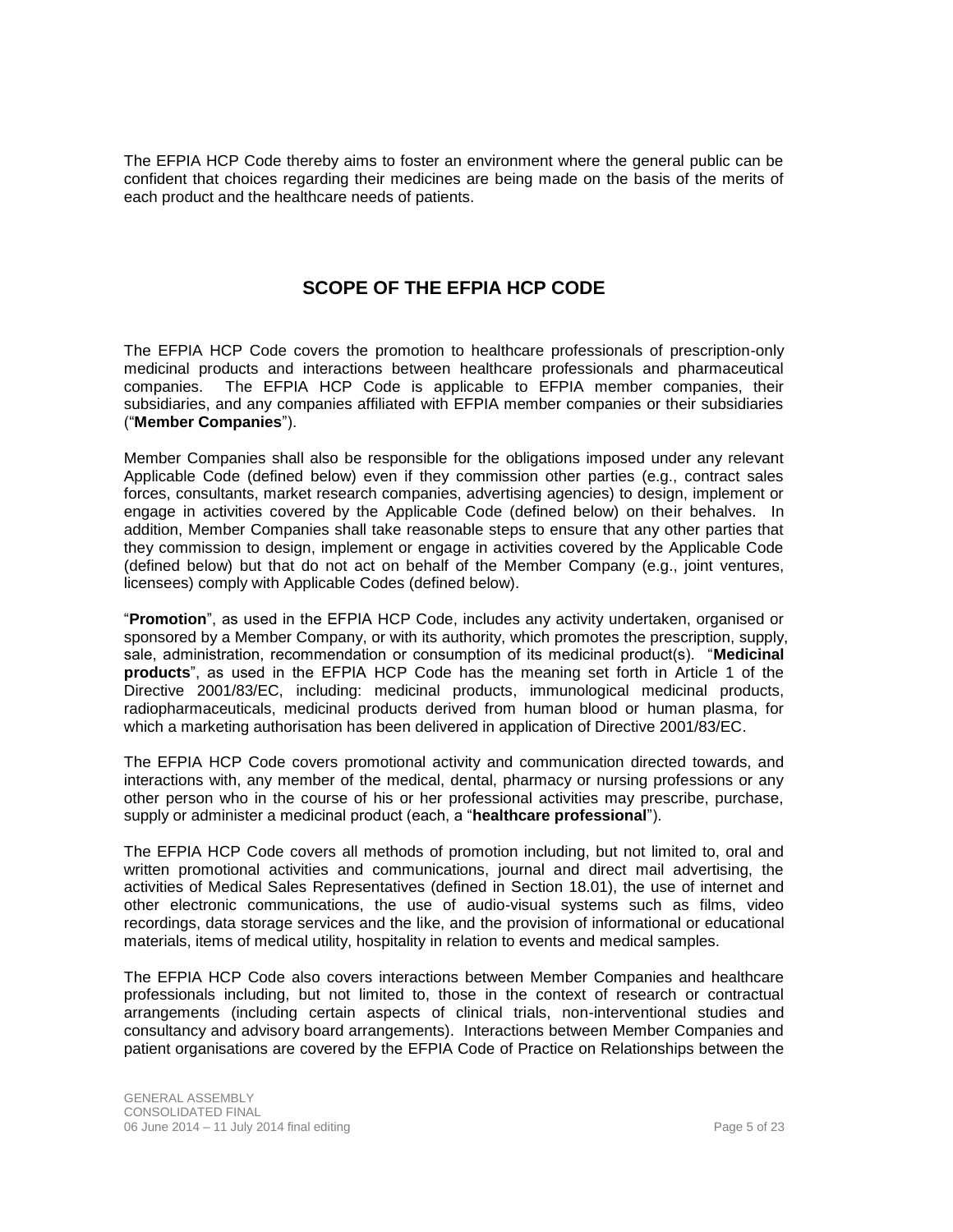Pharmaceutical Industry and Patient Organisations (the EFPIA PO Code) and the EFPIA HCP Code requires compliance with such rules.

The EFPIA HCP Code is not intended to restrain or regulate the provision of non-promotional medical, scientific and factual information; nor is it intended to restrain or regulate activities directed towards the general public which relate solely to non-prescription medicinal products. EFPIA, however, acknowledges that some member associations address these activities in their respective national codes, and encourages other member associations to do so, where appropriate.

The EFPIA HCP Code does not cover the following:

- the labelling of medicinal products and accompanying package leaflets, which are subject to the provisions of Title V of the Directive;
- correspondence, possibly accompanied by material of a non-promotional nature, needed to answer a specific question about a particular medicinal product;
- factual, informative announcements and reference material relating, for example, to pack changes, adverse-reaction warnings as part of general precautions, trade catalogues and price lists, provided they include no product claims;
- non-promotional information relating to human health or diseases;
- activities which relate solely to non-prescription medicinal products; or
- non-promotional, general information about companies (such as information directed to investors or to current/prospective employees), including financial data, descriptions of research and development programmes, and discussion of regulatory developments affecting a company and its products.

Attached to the EFPIA HCP Code are: Annex A, the "**Implementation and Procedure Rules**" which are binding upon member associations and companies and set forth the framework for the implementation of the EFPIA HCP Code, the processing of complaints and the initiation or administration of sanctions by member associations; and Annex B, the "**Guidelines for Internet Websites Available to Healthcare Professionals, Patients and the Public in Europe**" which provide guidance to member associations and companies with respect to the content of websites containing information on medicinal products subject to prescription.

## **APPLICABILITY OF CODES**

The EFPIA HCP Code sets out the minimum standards which EFPIA considers must apply. In a manner compatible with their respective national laws and regulations, member associations must, at a minimum, adopt in their national codes provisions no less rigorous than the provisions contained in the EFPIA HCP Code. Member associations are encouraged to tailor their national codes to adapt to national conditions and to adopt additional provisions which extend further than the minimum standards included in the EFPIA HCP Code.

Promotion and interaction which take place within Europe must comply with applicable laws and regulations. "**Europe**" as used in the EFPIA HCP Code includes those countries in which the EFPIA member associations' codes of practice apply. In addition, promotion and interaction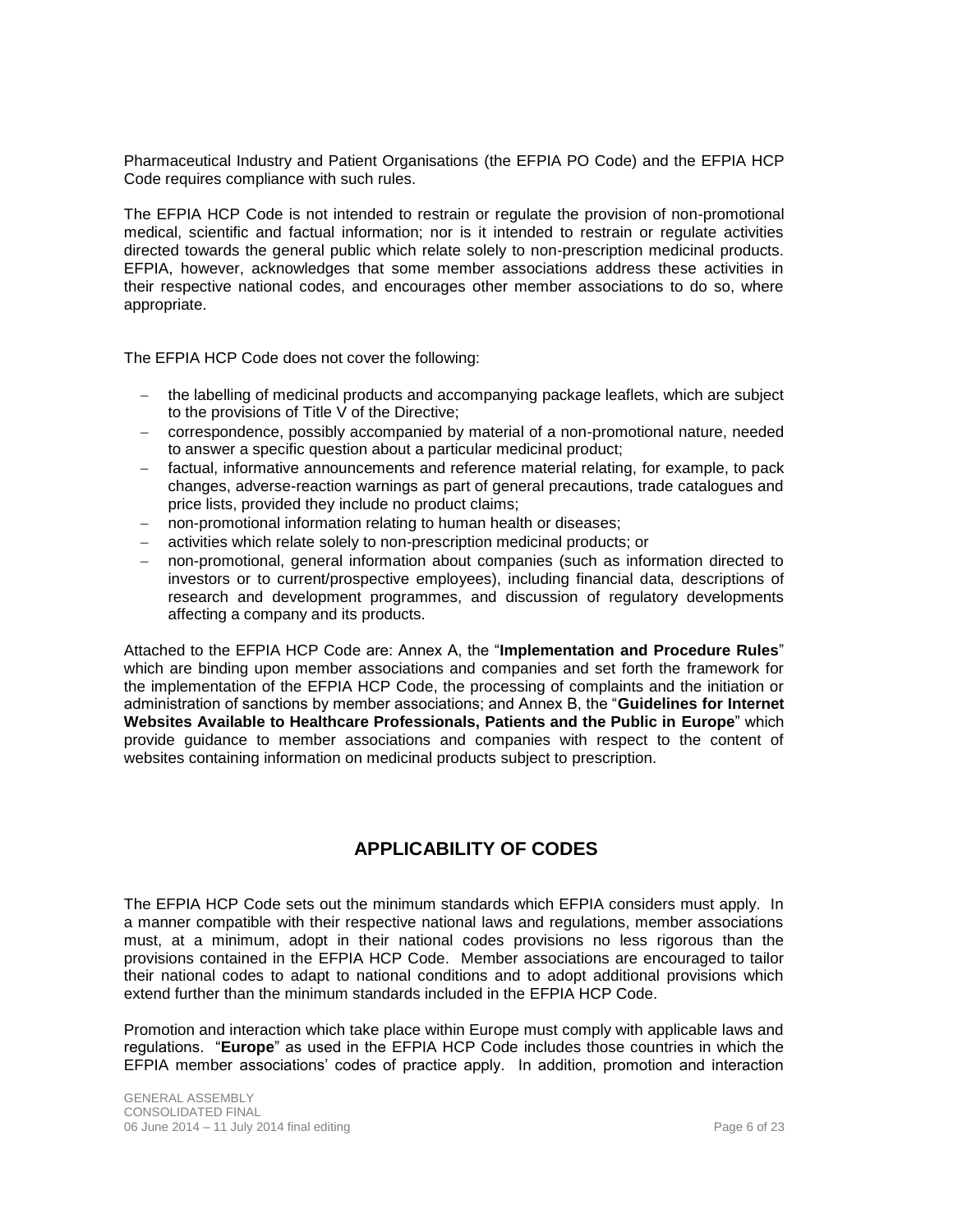which take place within Europe must also comply with each of the following "**Applicable Codes**":

- (a) (i) in the case of promotion or interaction that is undertaken, sponsored or organised by or on behalf of, or with, a company located within Europe, the member association national code of the country in which such company is located; or (ii) in the case of promotion or interaction that is undertaken, sponsored or organised by or on behalf of, or with, a company located outside of Europe, the EFPIA HCP Code; and
- (b) the member association's national code of the country in which the promotion or interaction takes place.

In the event of a conflict between the provisions of the Applicable Codes set forth above, the more restrictive of the conflicting provisions shall apply (unless as otherwise covered by [Section](#page-12-0)  [13.01\)](#page-12-0), except for the application of Section 10.05, where the monetary threshold set in the country where the event takes place (i.e. the "host country") shall prevail.

For the avoidance of doubt, the term "**company**" as used in this EFPIA HCP Code, shall mean any legal entity that organises or sponsors promotion, or engages in interactions with healthcare professionals covered by an Applicable Code, which takes place within Europe, whether such entity be a parent company (e.g., the headquarters, principal office, or controlling company of a commercial enterprise), subsidiary company or any other form of enterprise or organisation.

Member Companies must comply with any Applicable Codes and any laws and regulations to which they are subject. All companies that are members of EFPIA must either (i) be a member of the member association in each country where it conducts activities covered by the EFPIA HCP Code (either directly or through the relevant subsidiary) or (ii) agree in writing with each such member association that it (or its relevant subsidiary) is bound by such member association's code (including any applicable sanctions that may be imposed there under).

To facilitate compliance with Applicable Codes, each member association must establish adequate procedures for ensuring that each of its member companies complies with the requirements of such member association's national code and any other member association's national code which may be applicable to its conduct, even if the company does not belong to the other member association. In order to establish adequate procedures for ensuring compliance with Applicable Codes, member associations will be required to, among other things, establish appropriate complaint procedures and sanctions for breaches of their respective codes. Additionally, all international events (as defined in [Section 10.02](#page-10-0) of the EFPIA HCP Code) must be notified to any relevant local subsidiary or, alternatively, local advice must be taken.

The spirit, as well as the letter of the provisions of the EFPIA HCP Code must be complied with. EFPIA also encourages compliance with the letter and spirit of the provisions of the International Federation of Pharmaceutical Manufacturers and Associations ("**IFPMA**") Code of Pharmaceutical Marketing Practices, where applicable.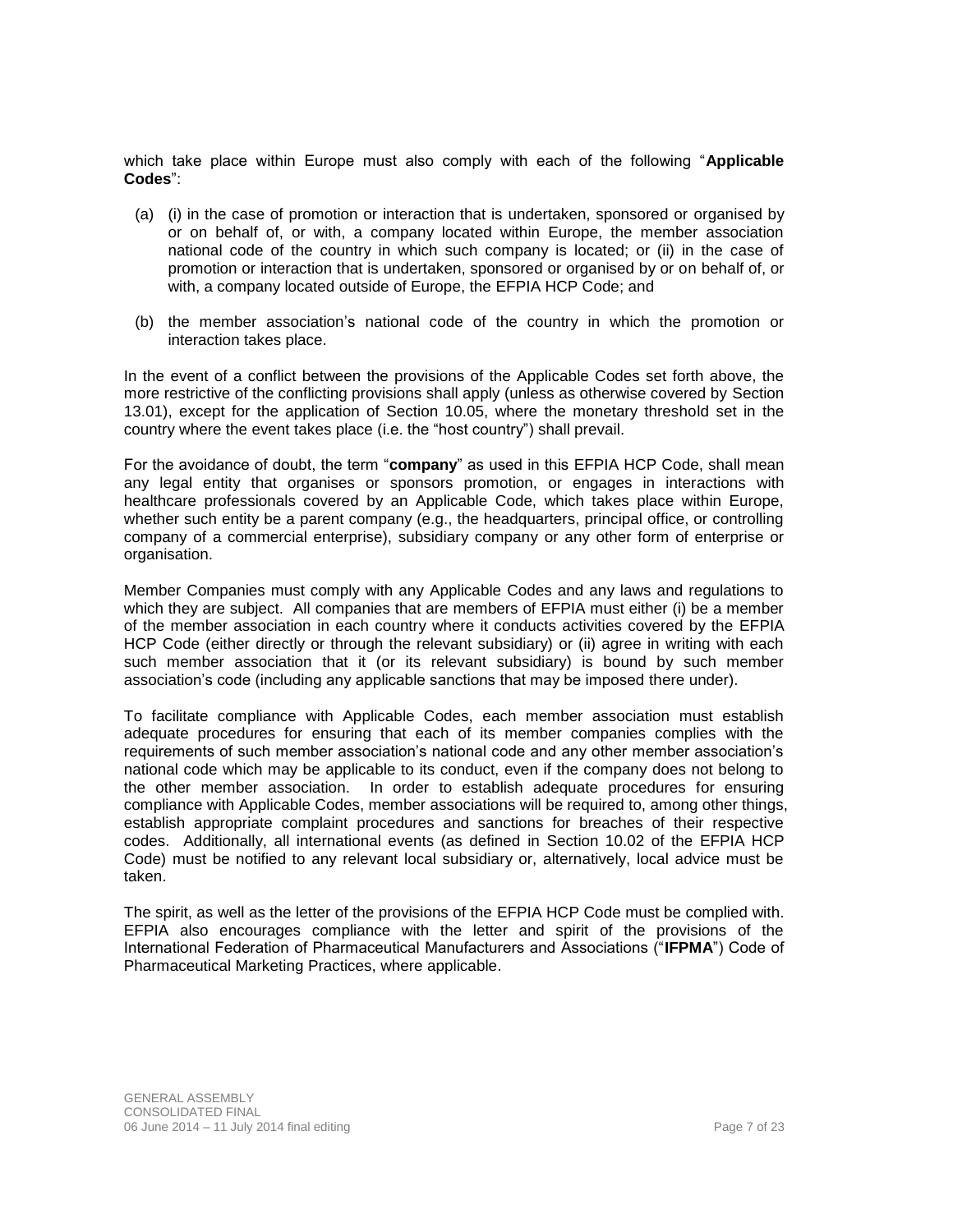## **PROVISIONS OF THE EFPIA HCP CODE**

## ARTICLE 1

## MARKETING AUTHORIZATION

Section 1.01*.* A medicinal product must not be promoted prior to the grant of the marketing authorization allowing its sale or supply or outside of its approved indications.

Section 1.02. Promotion must be consistent with the particulars listed in the summary of product characteristics of the relevant Medicinal Product.

## ARTICLE 2

## INFORMATION TO BE MADE AVAILABLE

<span id="page-7-0"></span>Section 2.01. Subject to applicable national laws and regulations, all promotional material must include the following information clearly and legibly:

- a. essential information consistent with the summary of product characteristics, specifying the date on which such essential information was generated or last revised;
- b. the supply classification of the product; and
- c. when appropriate, the selling price or indicative price of the various presentations and the conditions for reimbursement by social security bodies.

Section 2.02. Subject to applicable national laws and regulations, where an advertisement is intended only as a reminder, the requirements of [Section 2.01](#page-7-0) above need not be complied with, provided that the advertisement includes no more than the name of the medicinal product or its international non-proprietary name, where this exists, or the trademark.

#### ARTICLE 3

### PROMOTION AND ITS SUBSTANTIATION

Section 3.01. Promotion must be accurate, balanced, fair, objective and sufficiently complete to enable the recipient to form his or her own opinion of the therapeutic value of the medicinal product concerned. It should be based on an up-to-date evaluation of all relevant evidence and reflect that evidence clearly. It must not mislead by distortion, exaggeration, undue emphasis, omission or in any other way.

Section 3.02. Promotion must be capable of substantiation which must be promptly provided in response to reasonable requests from healthcare professionals. In particular, promotional claims about side-effects must reflect available evidence or be capable of substantiation by clinical experience. Substantiation need not be provided, however, in relation to the validity of elements approved in the marketing authorization.

Section 3.03. Promotion must encourage the rational use of medicinal products by presenting them objectively and without exaggerating their properties. Claims must not imply that a medicinal product, or an active ingredient, has some special merit, quality or property unless this can be substantiated.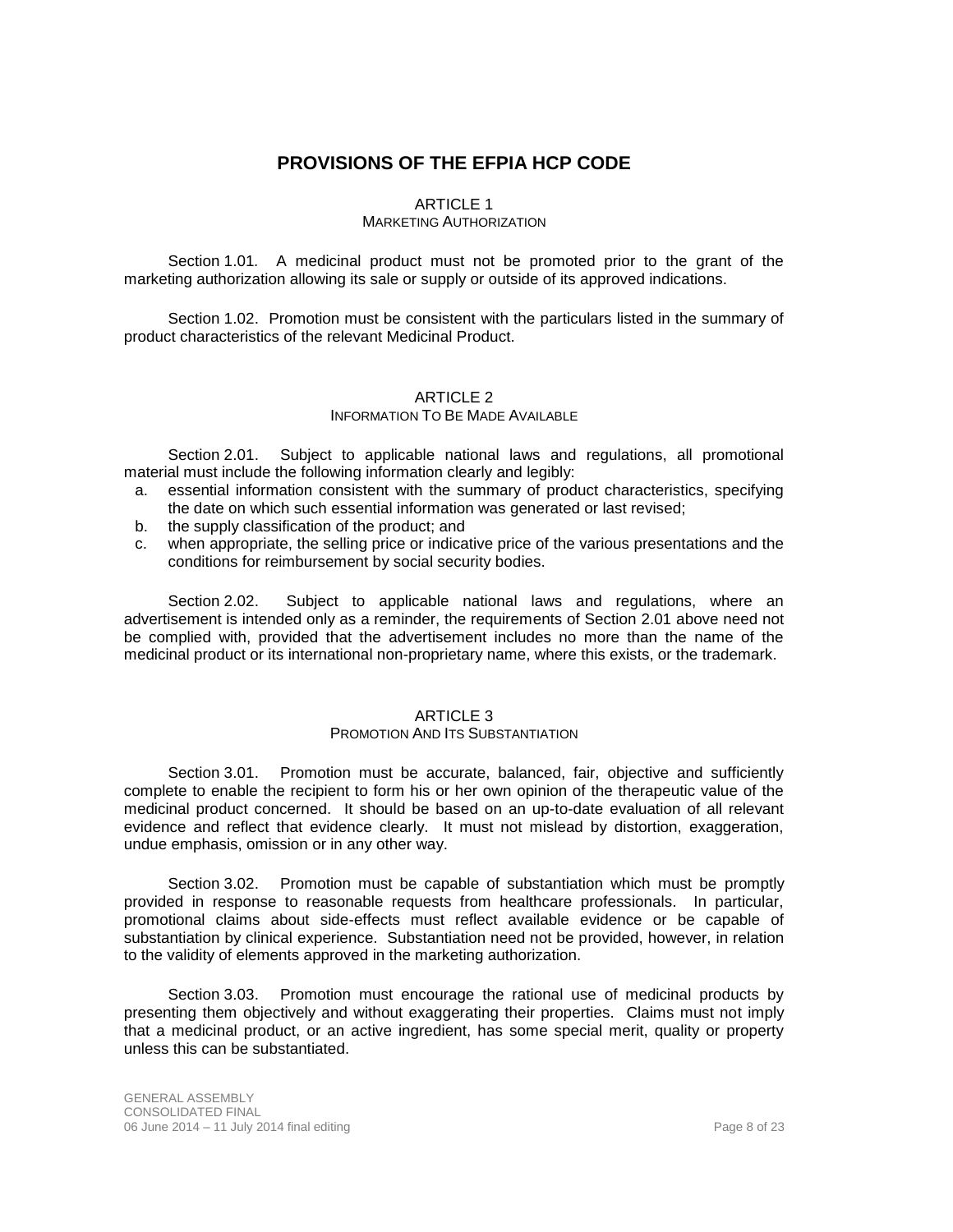Section 3.04. When promotion refers to published studies, clear references should be given.

Section 3.05. Any comparison made between different medicinal products must be based on relevant and comparable aspects of the products. Comparative advertising must not be misleading or disparaging.

Section 3.06. All artwork, including graphs, illustrations, photographs and tables taken from published studies included in promotional material should: (a) clearly indicate the precise source(s) of the artwork; (b) be faithfully reproduces, except where adaptation or modification is required in order to comply with any Applicable Code(s), in which case it must be clearly stated that the artwork has been adapted and/or modified.

Particular care must be taken to ensure that artwork included in promotion does not mislead about the nature of a medicine (for example whether it is appropriate for use in children) or mislead about a claim or comparison (for example by using incomplete or statistically irrelevant information or unusual scales).

Section 3.07. The word "**safe**" must never be used to describe a medicinal product without proper qualification.

Section 3.08. The word "**new**" must not be used to describe any product or presentation which has been generally available or any therapeutic indication which has been generally promoted, for more than one year.

Section 3.09. It must not be stated that a product has no side-effects, toxic hazards or risks of addiction or dependency.

#### ARTICLE 4

#### USE OF QUOTATIONS IN PROMOTION

Section 4.01. Quotations from medical and scientific literature or from personal communications must be faithfully reproduced (except where adaptation or modification is required in order to comply with any Applicable Code(s), in which case it must be clearly stated that the quotation has been adapted and/or modified) and the precise sources identified.

#### ARTICLE 5

#### ACCEPTABILITY OF PROMOTION

Section 5.01. Companies must maintain high ethical standards at all times. Promotion must: (a) never be such as to bring discredit upon, or reduce confidence in, the pharmaceutical industry; (b) be of a nature which recognises the special nature of medicines and the professional standing of the recipient(s); and (c) not be likely to cause offence.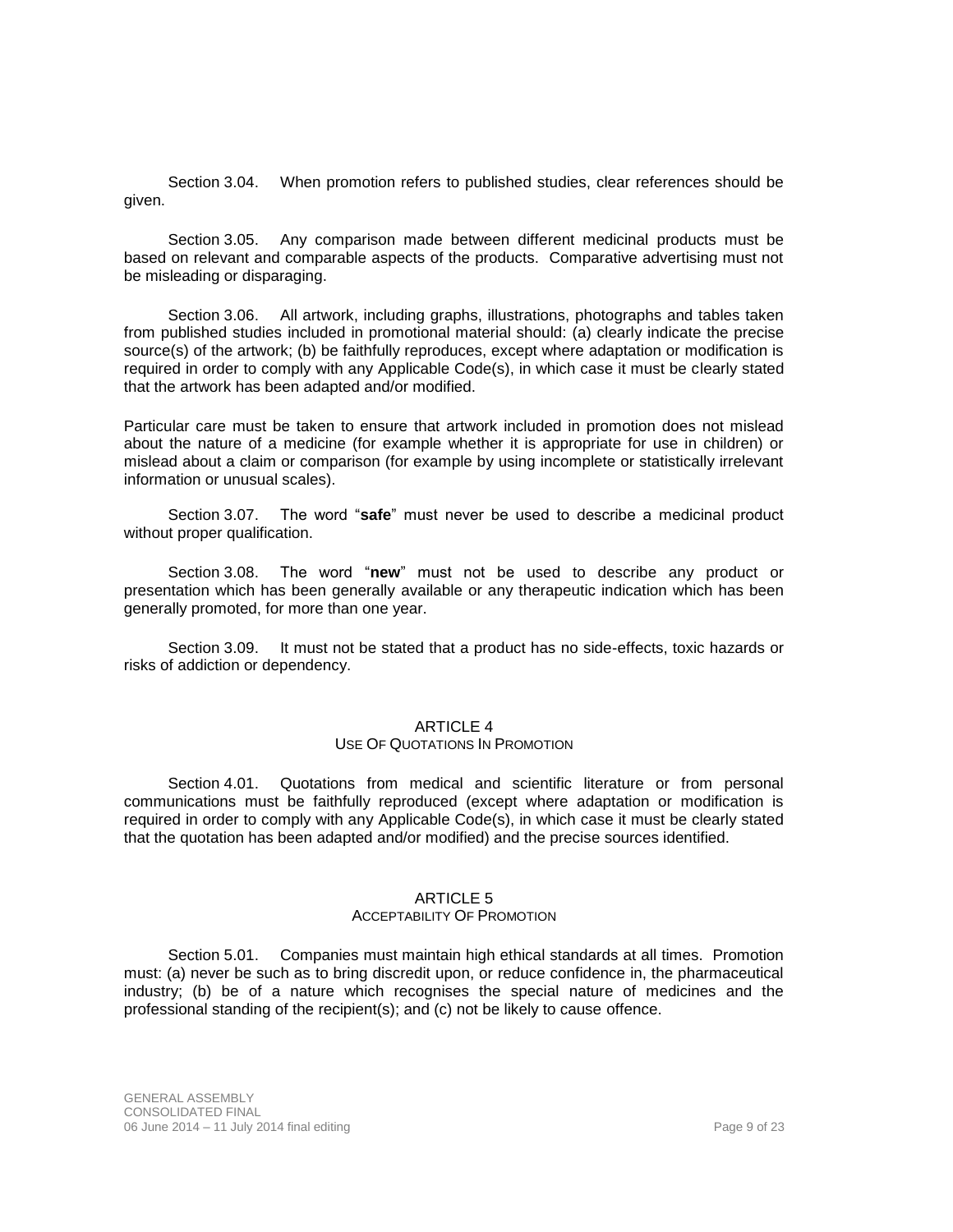## ARTICLE 6 DISTRIBUTION OF PROMOTION

Section 6.01. Promotion should only be directed at those whose need for, or interest in, the particular information can reasonably be assumed.

Section 6.02. Mailing lists must be kept up-to-date. Requests by healthcare professionals to be removed from promotional mailing lists must be complied with.

Section 6.03. Subject to applicable national laws and regulations, the use of faxes, emails, automated calling systems, text messages and other electronic data communications for promotion is prohibited except with the prior permission, or upon the request, of the recipient.

## ARTICLE 7

#### TRANSPARENCY OF PROMOTION

Section 7.01. Promotion must not be disguised.

Section 7.02. Clinical assessments, post-marketing surveillance and experience programmes and post-authorization studies (including those that are retrospective in nature) must not be disguised promotion. Such assessments, programmes and studies must be conducted with a primarily scientific or educational purpose.

Section 7.03. Where a company pays for or otherwise secures or arranges the publication of promotional material in journals, such promotional material must not resemble independent editorial matter.

Section 7.04. Material relating to medicines and their uses, whether promotional in nature or not, which is sponsored by a company must clearly indicate that it has been sponsored by that company.

## ARTICLE 8

### NO ADVICE ON PERSONAL MEDICAL MATTERS

Section 8.01. In the case of requests from individual members of the general public for advice on personal medical matters, the enquirer should be advised to consult a healthcare professional.

#### ARTICLE 9

INFORMATIONAL OR EDUCATIONAL MATERIALS AND ITEMS OF MEDICAL UTILITY

Section 9.01. The transmission of informational or educational materials is permitted provided it is: (i) "inexpensive"; (ii) directly relevant to the practice of medicine or pharmacy; and (iii) directly beneficial to the care of patients. The transmission of such materials or items shall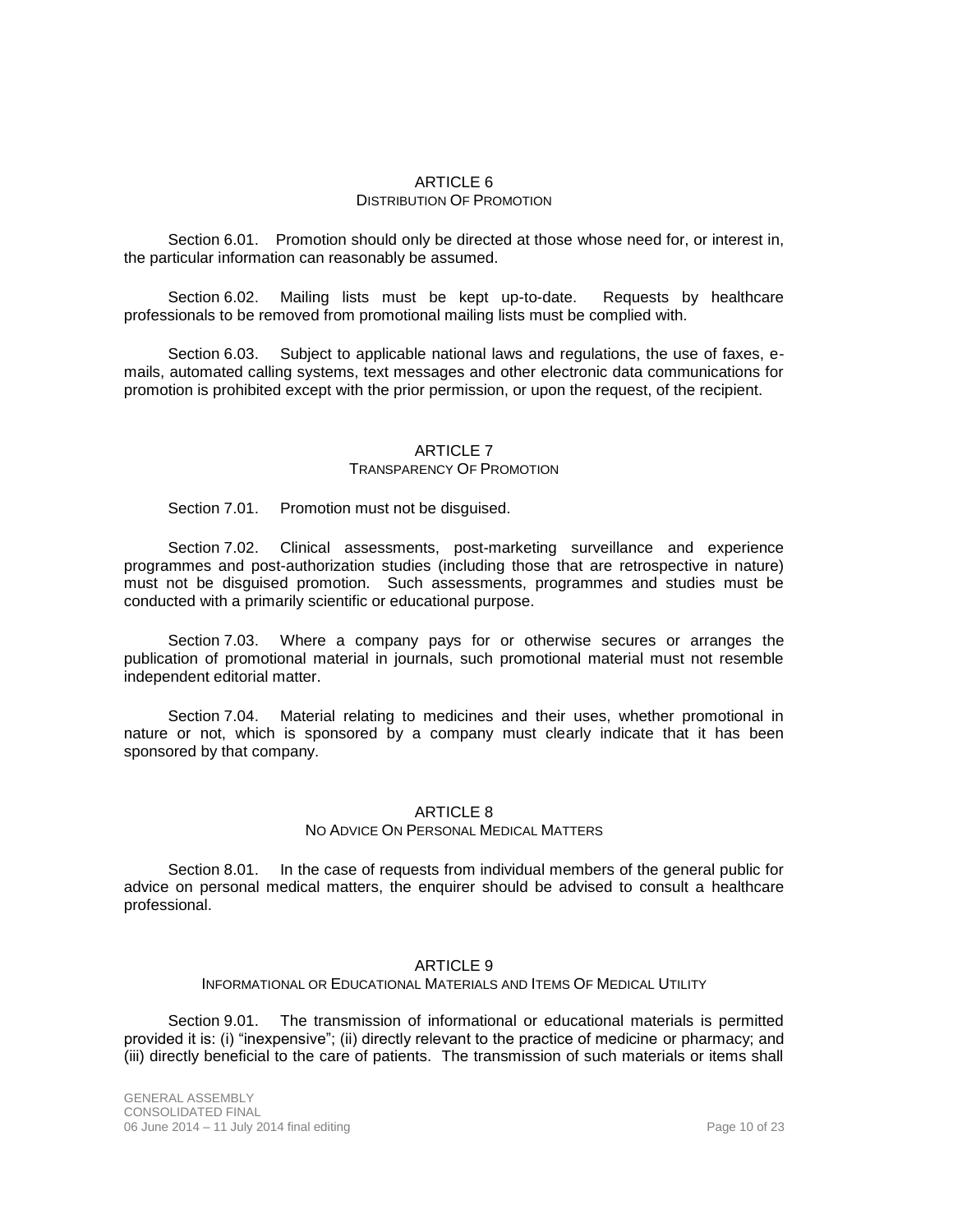not constitute an inducement to recommend, prescribe, purchase, supply, sell or administer a Medicinal Product.

Section 9.02 Items of medical utility aimed directly at the education of healthcare professionals and patient care can be provided if they are "inexpensive" and do not offset routine business practices of the recipient.

Section 9.03 The scope of Informational or educational materials and items of medical utility considered may not constitute a circumvention of the prohibition on gifts defined under Article 17 of this Code.

Section 9.04 EFPIA and Member Associations shall provide guidance on the meaning of the term "inexpensive", as used in this Article 9. Companies must comply with any relevant guidance provided under this Section 9.03 or in connection with any Applicable Code(s).

### ARTICLE 10

### EVENTS AND HOSPITALITY

<span id="page-10-2"></span><span id="page-10-1"></span>Section 10.01. All promotional, scientific or professional meetings, congresses, conferences, symposia, and other similar events (including, but not limited to, advisory board meetings, visits to research or manufacturing facilities, and planning, training or investigator meetings for clinical trials and non-interventional studies) (each, an "**event**") organised or sponsored by or on behalf of a company must be held in an "appropriate" venue that is conducive to the main purpose of the event and may only offer hospitality when such hospitality is appropriate and otherwise complies with the provisions of any Applicable Code(s).

<span id="page-10-0"></span>Section 10.02. No company may organise or sponsor an event that takes place outside its home country unless:

- a. most of the invitees are from outside of its home country and, given the countries of origin of most of the invitees, it makes greater logistical sense to hold the event in another country; or
- b. given the location of the relevant resource or expertise that is the object or subject matter of the event, it makes greater logistical sense to hold the event in another country (an "**international event**").

Section 10.03. Promotional information which appears on exhibition stands or is distributed to participants at international events may, unless prohibited or otherwise regulated by local laws and regulations, refer to medicinal products (or uses) which are not registered in the country where the event takes place, or which are registered under different conditions, so long as: (i) any such promotional material (excluding promotional aids) is accompanied by a suitable statement indicating countries in which the product is registered and makes clear that the product or use is not registered locally, and (ii) any such promotional material which refers to the prescribing information (indications, warnings etc.) authorized in a country or countries where the medicinal product is registered should be accompanied by an explanatory statement indicating that registration conditions differ internationally.

Section 10.04. Hospitality extended in connection with events shall be limited to travel, meals, accommodation and genuine registration fees.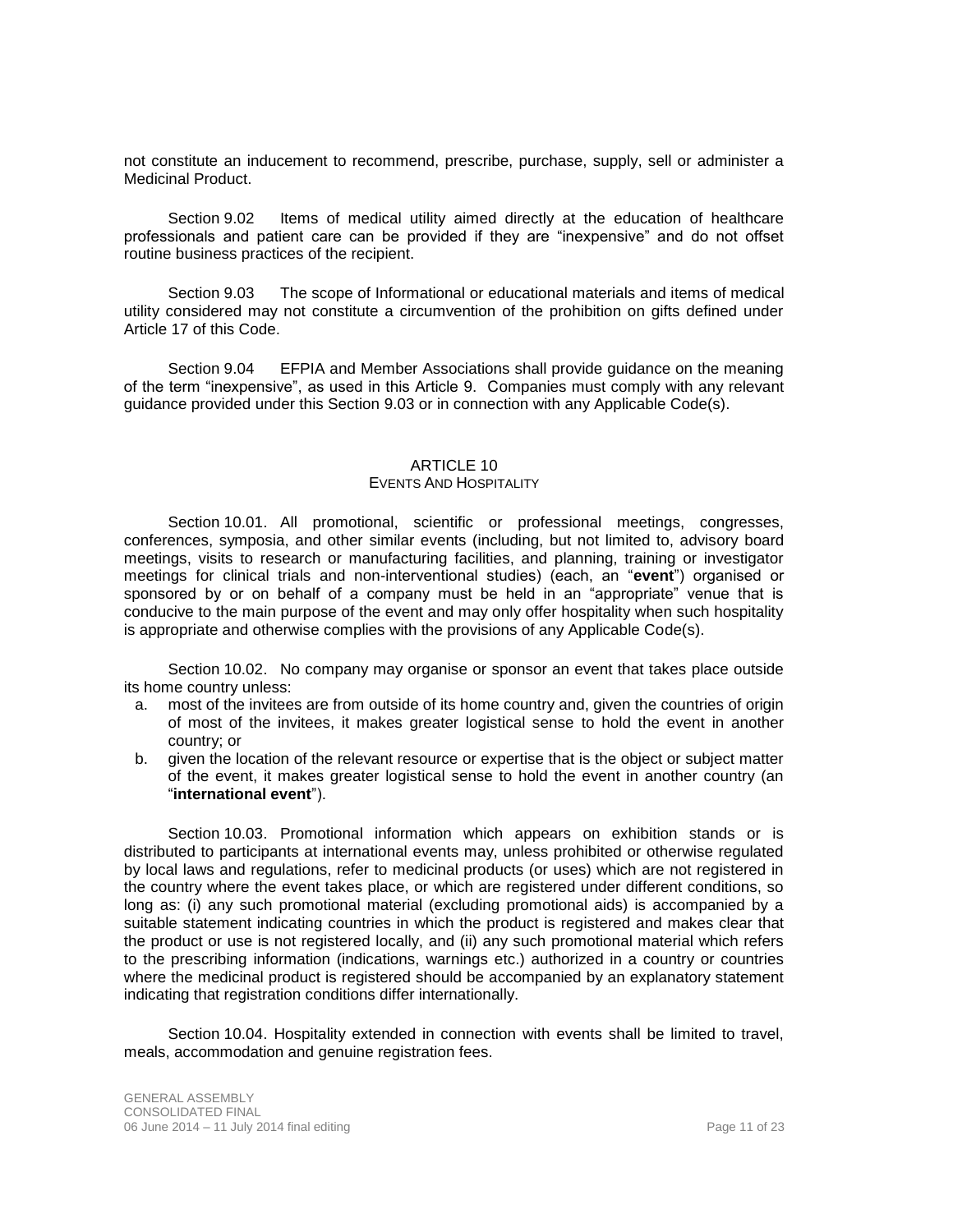Section 10.05. Member Companies shall not provide or offer any meal (food and beverages) to healthcare professionals, unless, in each case, the value of such meal (food and beverages) does not exceed the monetary threshold set by the relevant Member Association in its national code. Each Member Association shall set such monetary threshold in its national code by 31 December 2013, failing which EFPIA will set such threshold in lieu of such Member Association. The monetary threshold set in the country where the event takes place (i.e. the "host country") shall prevail, as an exception to the provision of Article 13.01 and deviating from the general principle where the strictest prevails (as set out in the Applicable Codes section.

Section 10.06. Hospitality may only be extended to persons who qualify as participants in their own right.

Section 10.07. All forms of hospitality offered to healthcare professionals shall be "reasonable" in level and strictly limited to the main purpose of the event. As a general rule, the hospitality provided must not exceed what healthcare professional recipients would normally be prepared to pay for themselves.

<span id="page-11-0"></span>Section 10.08. Hospitality shall not include sponsoring or organising entertainment (e.g., sporting or leisure) events. Companies should avoid using venues that are "renowned" for their entertainment facilities or are "extravagant".

<span id="page-11-1"></span>Section 10.09. Member associations shall provide guidance on the meaning of the term "**reasonable**", as used in this [Article 10.](#page-10-1) Member associations shall also provide guidance on "**appropriate**", "**renowned**" and "**extravagant**" venues, as used in [Section 10.01](#page-10-2) and [Section](#page-11-0)  [10.08.](#page-11-0) Companies must comply with any relevant guidance provided under this [Section 10.09](#page-11-1) in connection with any Applicable Code(s).

## **ARTICLE 11**

#### DONATIONS AND GRANTS THAT SUPPORT HEALTHCARE OR RESEARCH

<span id="page-11-3"></span><span id="page-11-2"></span>Section 11.01. Donations and grants (in cash or in kind or otherwise) to institutions, organisations or associations that are comprised of healthcare professionals and/or that provide healthcare or conduct research (that are not otherwise covered by the EFPIA HCP Code or the EFPIA PO Code are only allowed if: (i) they are made for the purpose of supporting healthcare or research; (ii) they are documented and kept on record by the donor/grantor; and (iii) they do not constitute an inducement to recommend, prescribe, purchase, supply, sell or administer specific medicinal products. Donations and grants to individual healthcare professionals are not permitted under this section. Company sponsorship of healthcare professionals to attend international events is covered by [Article 13.](#page-12-1) Companies are encouraged to make available publicly information about donations and grants (in cash or in kind or otherwise) made by them covered in this [Section 11.01.](#page-11-2)

#### ARTICLE 12 FEES FOR SERVICE

<span id="page-11-4"></span>Section 12.01. Contracts between companies and institutions, organisations or associations of healthcare professionals under which such institutions, organisations or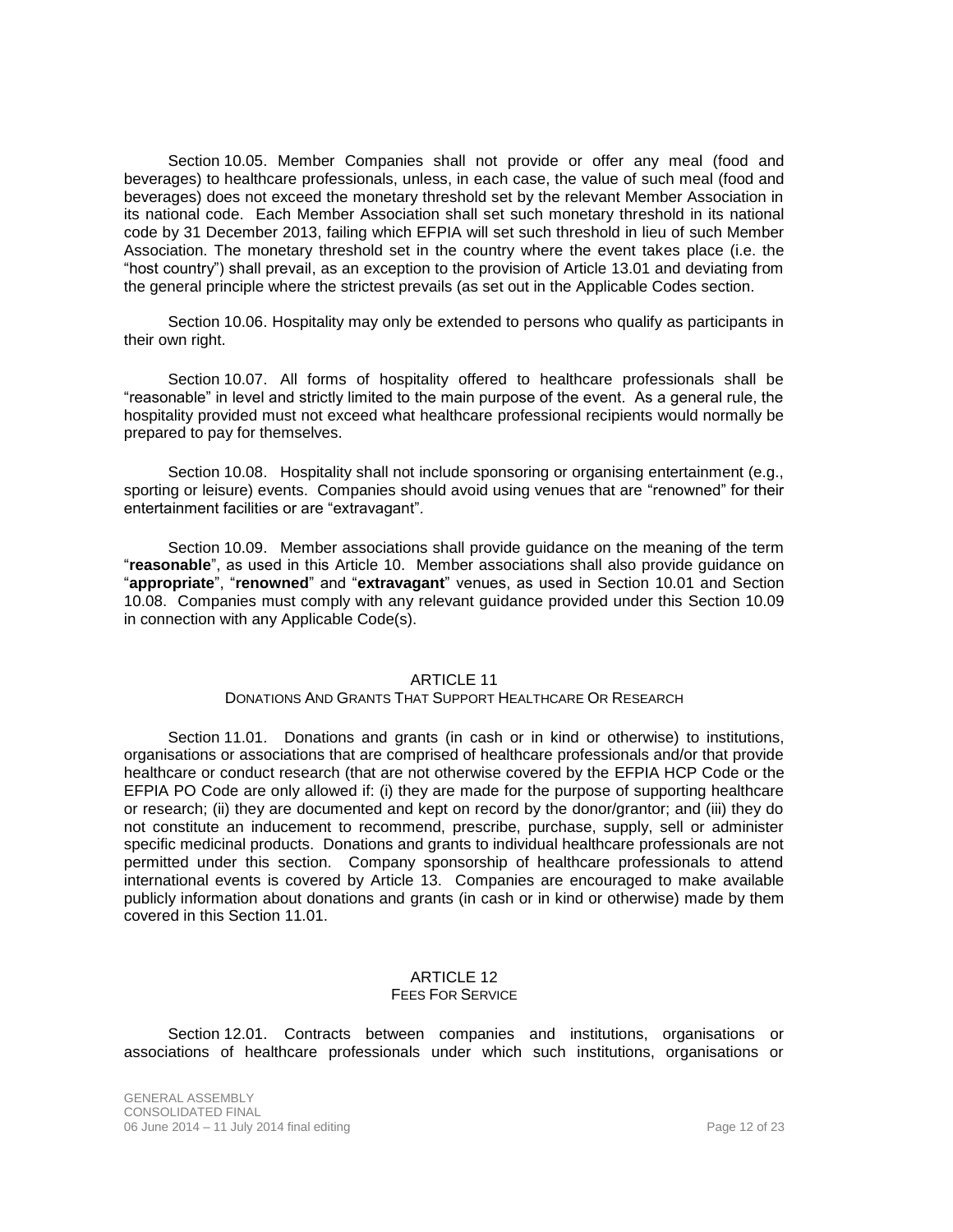associations provide any type of services to companies (or any other type of funding not covered under [Article 11](#page-11-3) or not otherwise covered by the EFPIA HCP Code) are only allowed if such services (or other funding): (i) are provided for the purpose of supporting healthcare or research; and (ii) do not constitute an inducement to recommend, prescribe, purchase, supply, sell or administer specific medicinal products.

#### ARTICLE 13

#### SPONSORSHIP OF HEALTHCARE PROFESSIONALS

<span id="page-12-1"></span><span id="page-12-0"></span>Section 13.01. Companies must comply with criteria governing the selection and sponsorship of healthcare professionals to attend training or events as provided in, or in connection with, any Applicable Code(s). Funding must not be offered to compensate merely for the time spent by healthcare professionals in attending events. In the case of international events for which a company sponsors the attendance of a healthcare professional, if any funding is provided to such healthcare professional in accordance with the provisions of this [Section 13.01,](#page-12-0) such funding is subject to the rules of the jurisdiction where such healthcare professional carries out his/her profession, as opposed to those in which the international event takes place. For the avoidance of doubt, this [Section 13.01](#page-12-0) is not intended to prohibit the extension of hospitality to healthcare professionals in accordance with [Article 10](#page-10-1) hereof.

#### ARTICLE 14

#### THE USE OF CONSULTANTS

<span id="page-12-2"></span>Section 14.01. It is permitted to use healthcare professionals as consultants and advisors, whether in groups or individually, for services such as speaking at and chairing meetings, involvement in medical/scientific studies, clinical trials or training services, participation at advisory board meetings, and participation in market research where such participation involves remuneration and/or travel. The arrangements that cover these genuine consultancy or other services must, to the extent relevant to the particular arrangement, fulfil all the following criteria:

- a. a written contract or agreement is agreed in advance of the commencement of the services which specifies the nature of the services to be provided and, subject to clause (g) below, the basis for payment of those services;
- b. a legitimate need for the services has been clearly identified in advance of requesting the services and entering into arrangements with the prospective consultants;
- c. the criteria for selecting consultants are directly related to the identified need and the persons responsible for selecting the consultants have the expertise necessary to evaluate whether the particular healthcare professionals meet those criteria;
- d. the number of healthcare professionals retained is not greater than the number reasonably necessary to achieve the identified need;
- e. the contracting company maintains records concerning, and makes appropriate use of, the services provided by consultants;
- f. the hiring of the healthcare professional to provide the relevant service is not an inducement to recommend, prescribe, purchase, supply, sell or administer a particular medicinal product; and
- g. the compensation for the services is reasonable and reflects the fair market value of the services provided. In this regard, token consultancy arrangements should not be used to justify compensating healthcare professionals.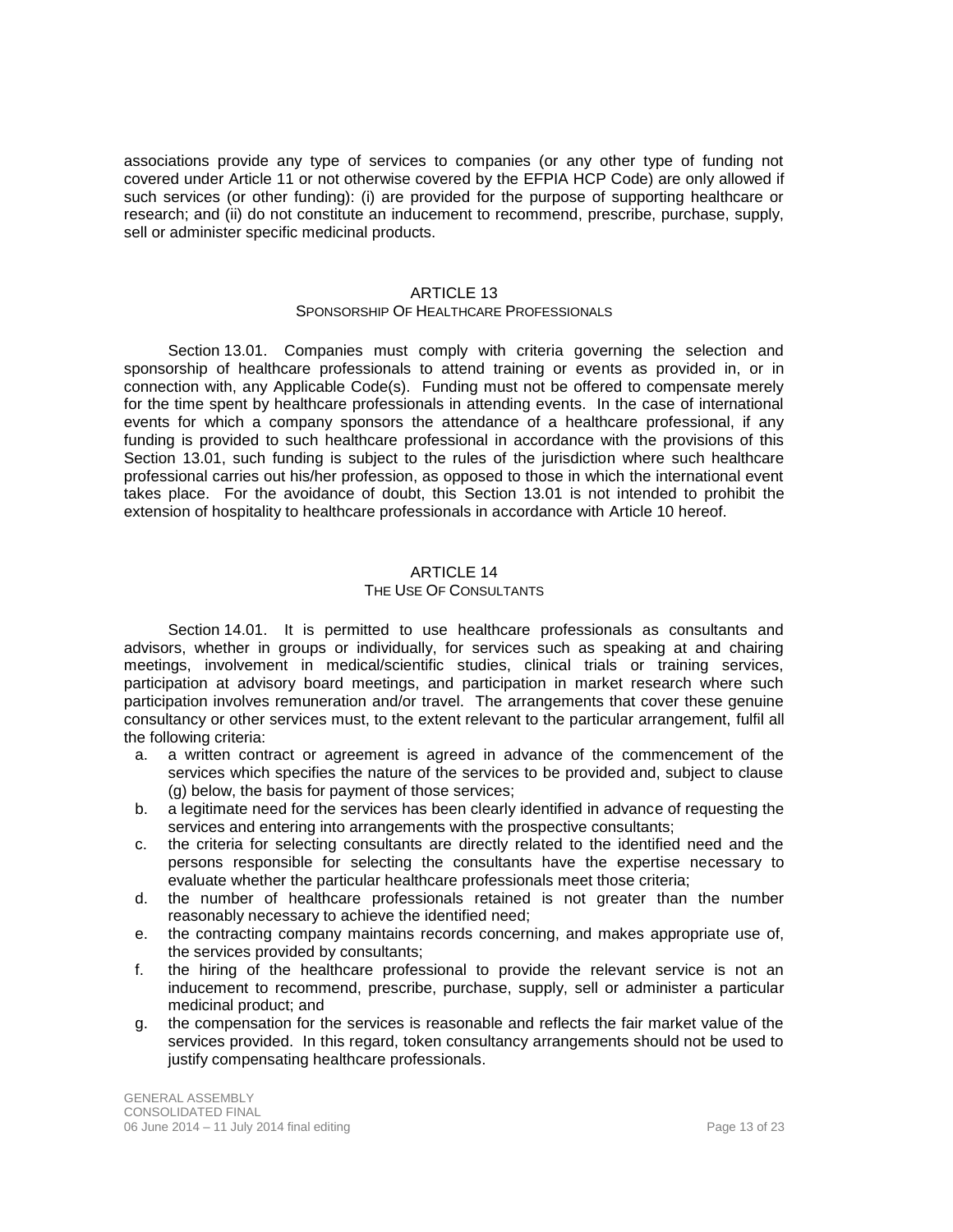<span id="page-13-0"></span>Section 14.02. In their written contracts with consultants, companies are strongly encouraged to include provisions regarding the obligation of the consultant to declare that he/she is a consultant to the company whenever he/she writes or speaks in public about a matter that is the subject of the agreement or any other issue relating to that company. Similarly, companies that employ, on a part-time basis, healthcare professionals that are still practising their profession are strongly encouraged to ensure that such persons have an obligation to declare his/her employment arrangement with the company whenever he/she writes or speaks in public about a matter that is the subject of the employment or any other issue relating to that company. The provisions of this [Section 14.02](#page-13-0) apply even though the EFPIA HCP Code does not otherwise cover non-promotional, general information about companies (as discussed in the "Scope of the EFPIA HCP Code" section).<sup>2</sup>

Section 14.03. Limited market research, such as one-off phone interviews or mail/email/internet questionnaires are excluded from the scope of this [Article 14,](#page-12-2) provided that the healthcare professional is not consulted in a recurring manner (either with respect to the frequency of calls generally or of calls relating to the same research) and that the remuneration is minimal. Member associations shall provide guidance on the meaning of "**minimal**" in connection with any Applicable Code(s).

Section 14.04. If a healthcare professional attends an event (an international event or otherwise) in a consultant or advisory capacity the relevant provisions of [Article 10](#page-10-1) shall apply.

## ARTICLE 15

## NON-INTERVENTIONAL STUDIES OF MARKETED MEDICINES

<span id="page-13-2"></span>Section 15.01. A non-interventional study of a marketed medicine is defined as a study where the medicinal product(s) is (are) prescribed in the usual manner in accordance with the terms of the marketing authorisation. The assignment of the patient to a particular therapeutic strategy is not decided in advance by a trial protocol but falls within current practice and the prescription of the medicine is clearly separated from the decision to include the patient in the study. No additional diagnostic or monitoring procedures shall be applied to the patients and epidemiological methods shall be used for the analysis of collected data.

<span id="page-13-1"></span>Section 15.02. Non-interventional studies that are prospective in nature and that involve the collection of patient data from or on behalf of individual, or groups of, healthcare professionals specifically for the study must comply with all of the following criteria:

- a. The study is conducted with a scientific purpose;
- b. (i) There is a written study plan (protocol) and (ii) there are written contracts between healthcare professionals and/or the institutes at which the study will take place, on the one hand, and the company sponsoring the study, on the other hand, which specify the nature of the services to be provided and, subject to clause (c) immediately below, the basis for payment of those services;

 $\overline{a}$ 

 $2^2$  Companies are strongly encouraged to include such provisions in any contracts entered into or renewed on or after the Implementation Date that are covered by this [Section 14.02.](#page-13-0) In addition, companies are encouraged to renegotiate existing contracts at their earliest convenience to include such provisions.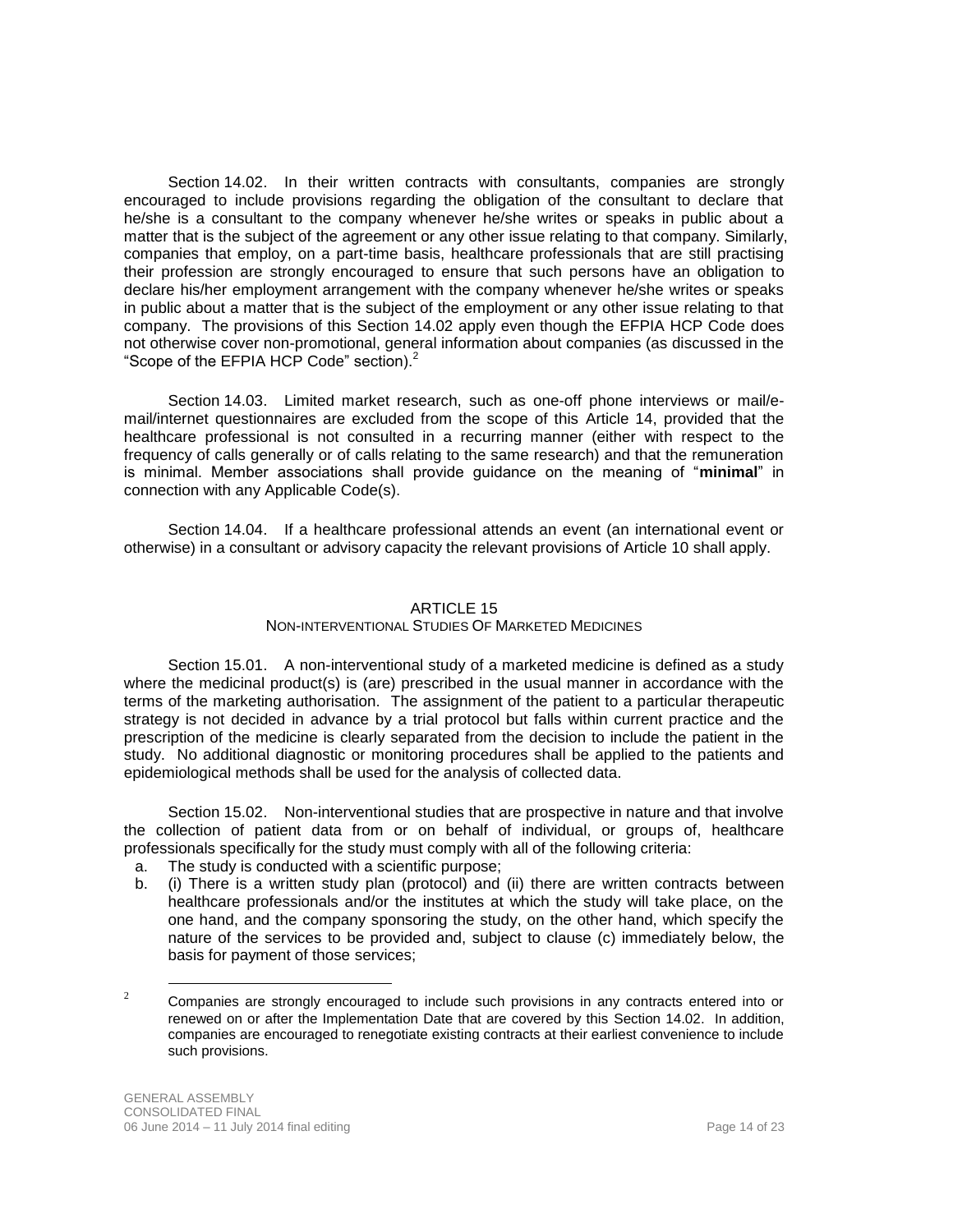- c. Any remuneration provided is reasonable and reflects the fair market value of the work performed;
- d. In countries where ethics committees are prepared to review such studies, the study protocol should be submitted to the ethics committee for review;
- e. Local laws, rules and regulation on personal data privacy (including the collection and use of personal data) must be respected;
- f. The study must not constitute an inducement to recommend, prescribe, purchase, supply, sell or administer a particular medicinal product;
- g. The study protocol must be approved by the company's scientific service and the conduct of the study must be supervised by the company's scientific service as described in Section 18.02.a;
- h. The study results must be analysed by or on behalf of the contracting company and summaries thereof must be made available within a reasonable period of time to the company's scientific service (as described in Section 18.02.a, which service shall maintain records of such reports for a reasonable period of time. The company should send the summary report to all healthcare professionals that participated in the study and should make the summary report available to industry self-regulatory bodies and/or committees that are in charge of supervising or enforcing Applicable Codes upon their request. If the study shows results that are important for the assessment of benefit-risk, the summary report should be immediately forwarded to the relevant competent authority;<sup>3</sup> and
- <span id="page-14-0"></span>i. Medical Sales Representatives may only be involved in an administrative capacity and such involvement must be under the supervision of the company's scientific service that will also ensure that the representatives are adequately trained. Such involvement must not be linked to the promotion of any medicinal product.

Section 15.03. To the extent applicable, companies are encouraged to comply with [Section 15.02](#page-13-1) for all other types of studies covered by [Section 15.01,](#page-13-2) including epidemiological studies and registries and other studies that are retrospective in nature. In any case, such studies are subject to [Section 12.01.](#page-11-4)

## ARTICLE 16

## MEDICAL SAMPLES

Section 16.01. In accordance with the EU Directive 2001/83/CE, in principle, no medical samples should be given, except on an exceptional basis.

Medical samples must not be given as an inducement to recommend, prescribe, purchase, supply, sell or administer specific medicinal products, and should not be given for the sole purpose of treating patients.

 $\overline{a}$ 

<sup>3</sup> Companies must begin to comply with these obligations in connection with any non-interventional studies that are completed after 1 July 2008, though companies are encouraged to do so prior to 1 July 2008. In addition, companies are encouraged to publicly disclose the summary details and results of non-interventional studies in a manner that is consistent with the parallel obligations with respect to clinical trials.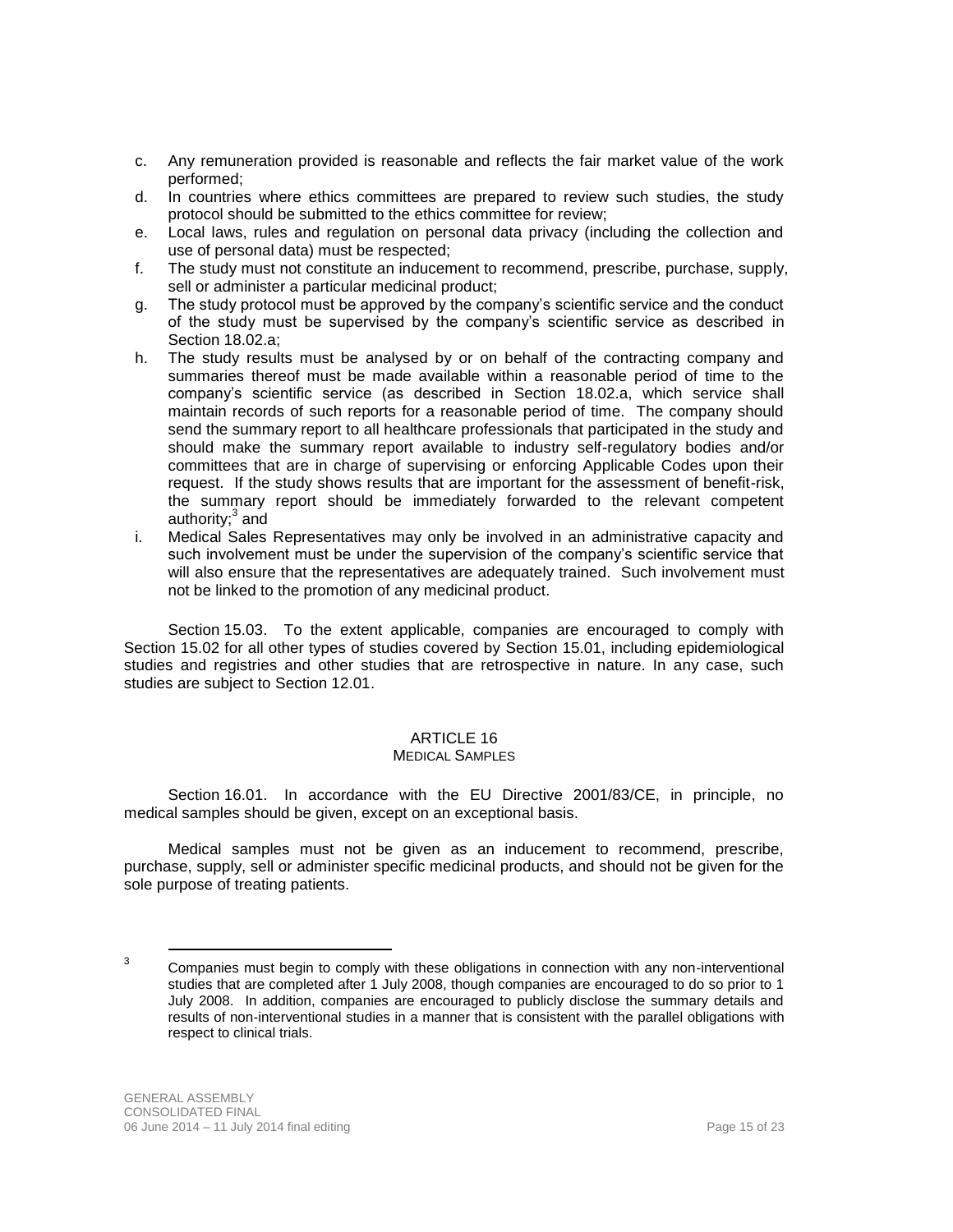Medical samples are provided to health professionals so that they may familiarise themselves with the medicines and acquire experience in dealing with them.

In accordance with national and/or EU laws and regulations, a limited number of medical samples may be supplied on an exceptional basis and for a limited period. A reasonable interpretation of this provision is that each health professional should receive, per year, not more than 4 medical samples of a particular medicine he/she is qualified to prescribe for 2 years after he/she first requested samples of each particular medicine.

In this context, a new medicine is a product for which a new marketing authorisation (MA) has been granted, either following an initial MA application or following an extension application for new strengths/dosage forms that include a new indication. Extensions of the MA to additional strengths/dosage forms for existing indications or pack sizes (number of units in the pack) cannot be considered as new medicines.

Without prejudice to the ban on medical sampling of medicines containing psychotropic and narcotic substances, medical samples can only be given in response to a written request from health professionals qualified to prescribe that particular medicine. Written requests must be signed and dated by the recipient.

On an exceptional basis, member associations may allow, through additional guidance, a longer period than 2 years if required by local healthcare conditions.

Section 16.02. Companies must have adequate systems of control and accountability for samples which they distribute and for all medicines handled by its representatives. This system shall also clearly establish, for each health professional, the number of samples supplied in application of the provisions in Section 16.01 (i.e. the "4x2" standard).

Section 16.03. Each sample shall be no larger than the smallest presentation of that particular medicine in the relevant country.

Each sample must be marked "free medical sample – not for sale" or words to that effect and must be accompanied by a copy of the summary of product characteristics.

## ARTICLE 17

### PROHIBITION OF GIFTS

Section 17.01. No gift or pecuniary advantage (in cash or benefit in kind) may be supplied, offered or promised to a healthcare professional.

#### ARTICLE 18

#### PHARMACEUTICAL COMPANY STAFF

<span id="page-15-0"></span>Section 18.01. Each company shall ensure that its sales representatives, including personnel retained by way of contract with third parties, and any other company representatives who call on healthcare professionals, pharmacies, hospitals or other healthcare facilities in connection with the promotion of medicinal products (each, a "**Medical Sales Representative**") are familiar with the relevant requirements of the Applicable Code(s), and all applicable laws

GENERAL ASSEMBLY CONSOLIDATED FINAL 06 June 2014 – 11 July 2014 final editing Page 16 of 23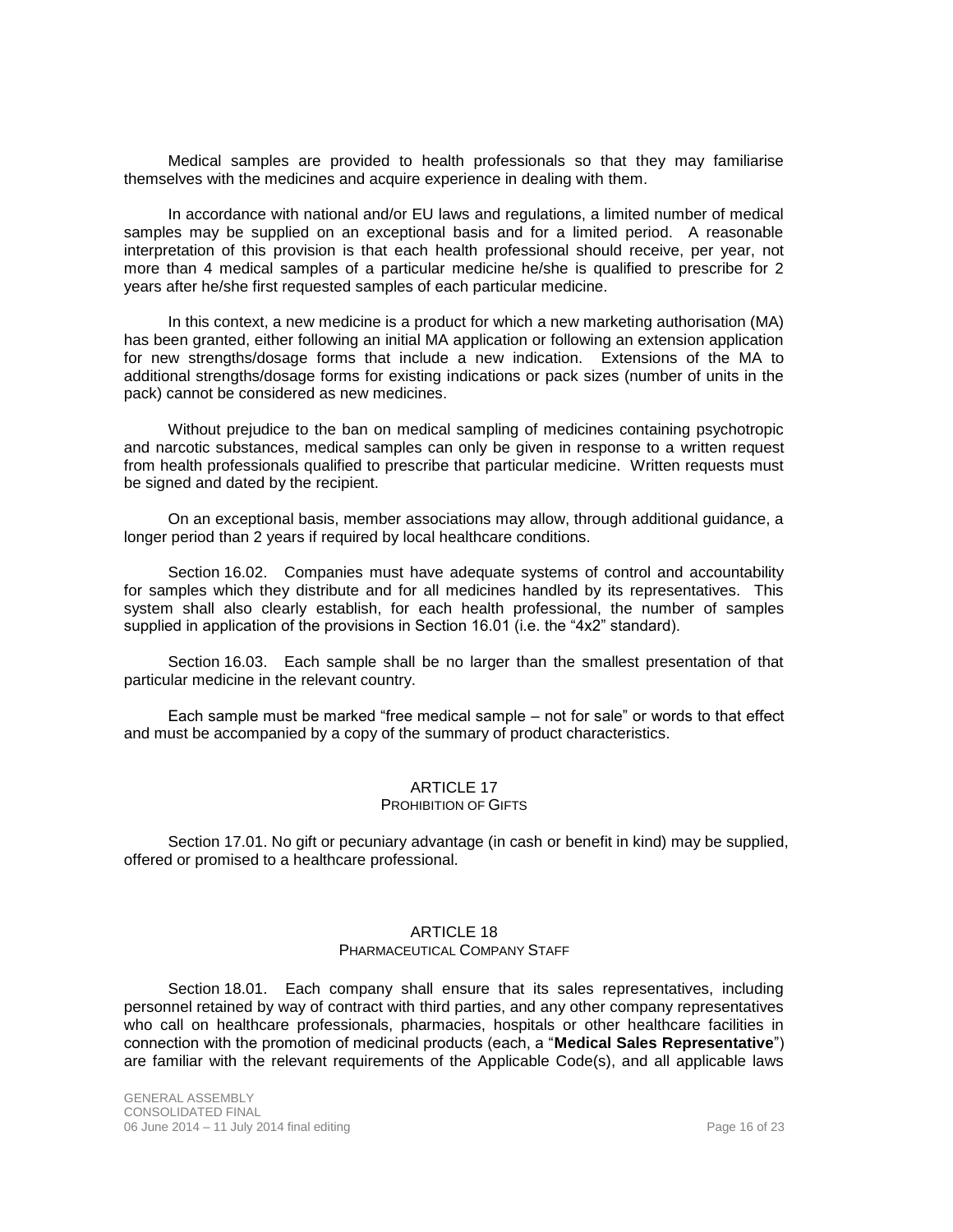and regulations, and are adequately trained and have sufficient scientific knowledge to be able to provide precise and complete information about the medicinal products they promote.

- a. Medical Sales Representatives must comply with all relevant requirements of the Applicable Code(s), and all applicable laws and regulations, and companies are responsible for ensuring their compliance.
- b. Medical Sales Representatives must approach their duties responsibly and ethically.
- c. During each visit, and subject to applicable laws and regulations, Medical Sales Representatives must give the persons visited, or have available for them, a summary of the product characteristics for each medicinal product they present.
- d. Medical Sales Representatives must transmit to the scientific service of their companies forthwith any information they receive in relation to the use of their company's medicinal products, particularly reports of side effects.
- e. Medical Sales Representatives must ensure that the frequency, timing and duration of visits to healthcare professionals, pharmacies, hospitals or other healthcare facilities, together with the manner in which they are made, do not cause inconvenience.
- f. Medical Sales Representatives must not use any inducement or subterfuge to gain an interview. In an interview, or when seeking an appointment for an interview, Medical Sales Representatives must, from the outset, take reasonable steps to ensure that they do not mislead as to their identity or that of the company they represent.
- g. The provisions of Section 15.02[.i](#page-14-0) are also applicable to the activities of Medical Sales Representatives.

<span id="page-16-0"></span>Section 18.02. All company staff, and any personnel retained by way of contract with third parties, who are concerned with the preparation or approval of promotional material or activities must be fully conversant with the requirements of the Applicable Code(s) and relevant laws and regulations.

- a. Every company must establish a scientific service in charge of information about its medicinal products and the approval and supervision of non-interventional studies. Companies are free to decide how best to establish such service(s) in accordance with this [Section 18.02](#page-16-0) (i.e., whether there is one service in charge of both duties or separate services with clearly delineated duties), taking into account their own resources and organisation. The scientific service must include a medical doctor or, where appropriate, a pharmacist who will be responsible for approving any promotional material before release. Such person must certify that he or she has examined the final form of the promotional material and that in his or her belief it is in accordance with the requirements of the Applicable Code(s) and any applicable advertising laws and regulations, is consistent with the summary of product characteristics and is a fair and truthful presentation of the facts about the medicine. In addition, the scientific service must include a medical doctor or, where appropriate, a pharmacist, who will be responsible for the oversight of any non-interventional study (including the review of any responsibilities relating to such studies, particularly with respect to any responsibilities assumed by Medical Sales Representatives). Such person must certify that he or she has examined the protocol relating to the non-interventional study and that in his or her belief it is in accordance with the requirements of the Applicable Code(s).
- b. Each company must appoint at least one senior employee who shall be responsible for supervising the company and its subsidiaries to ensure that the standards of the Applicable Code(s) are met.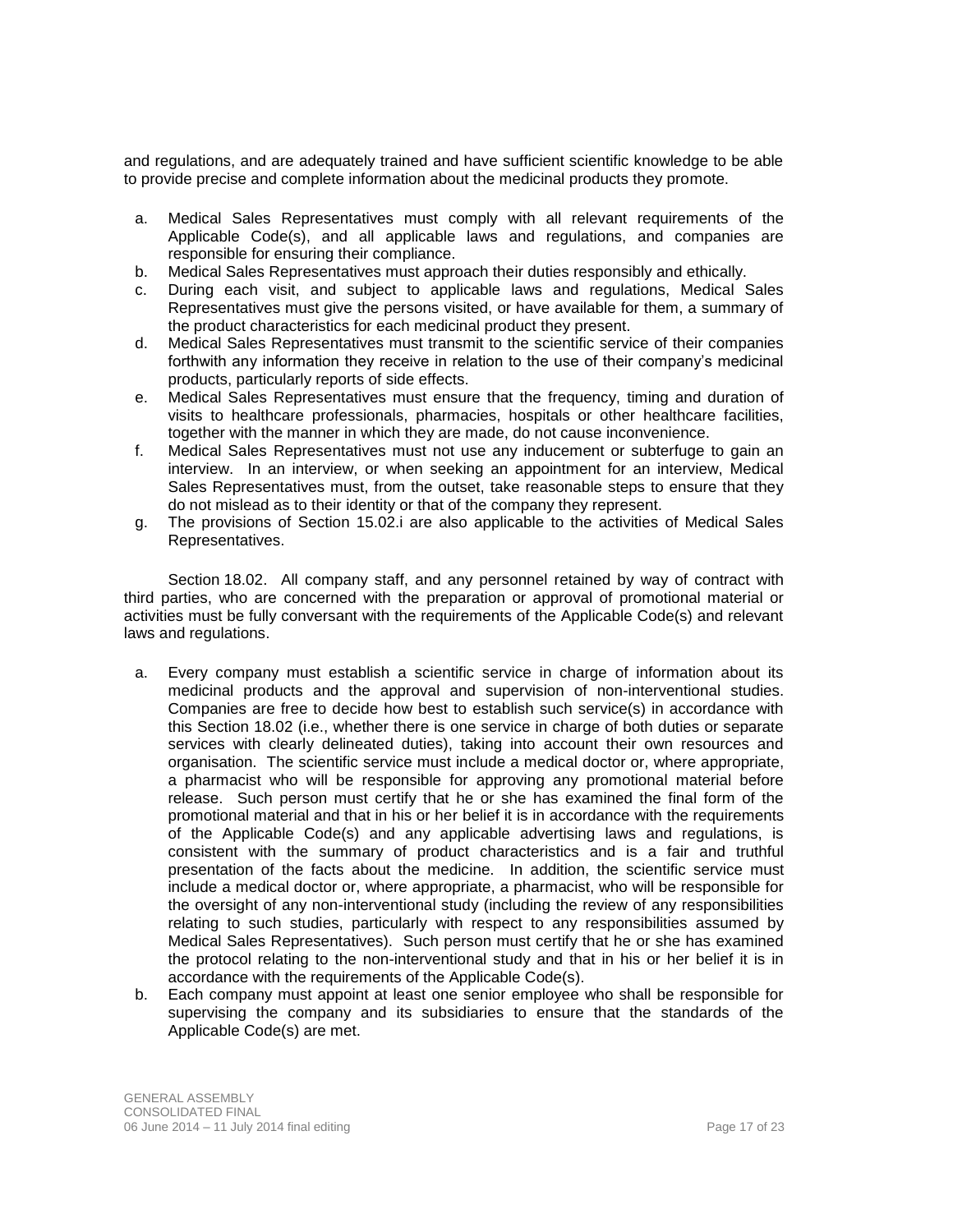#### ARTICLE 19 ENFORCEMENT

Section 19.01. Member associations must, within current applicable rules and legislation enforce the provisions of the EFPIA HCP Code. In the event that a breach is established pursuant to the procedures of its national code, each member association shall require from the offending company an immediate cessation of the offending activity and a signed undertaking by the company to prevent recurrence.

Section 19.02. Each member association shall also include in its national code provisions governing the imposition of sanctions for breaches of its national code. Sanctions should be proportionate to the nature of the infringement, have a deterrent effect and take account of repeated offences of a similar nature or patterns of different offences. A combination of publication and fines is generally considered to be the most effective sanction; however, each member association may use any other effective sanction to enforce its national code. Each member association should consider any applicable legal, regulatory or fiscal requirements which would affect the nature of sanctions which may be imposed. Where publication or fines are not permitted due to applicable legal, regulatory or fiscal requirements, member associations should impose the best alternative effective sanction.

#### ARTICLE 20

#### AWARENESS AND EDUCATION

Section 20.01. Member associations must, within current applicable rules and legislation facilitate companies' awareness of and education about the EFPIA HCP Code, including by providing guidance to companies in order to prevent breaches of the EFPIA HCP Code. EFPIA member associations are encouraged to share their respective interpretations of the EFPIA HCP Code through the regular meetings organised by EFPIA (see Annex A, Section 2 to this Code) and through the IFPMA Code Compliance Network (CCN).

\_\_\_\_\_\_\_\_\_\_\_\_\_\_\_\_\_\_\_

GENERAL ASSEMBLY CONSOLIDATED FINAL 06 June 2014 – 11 July 2014 final editing Page 18 of 23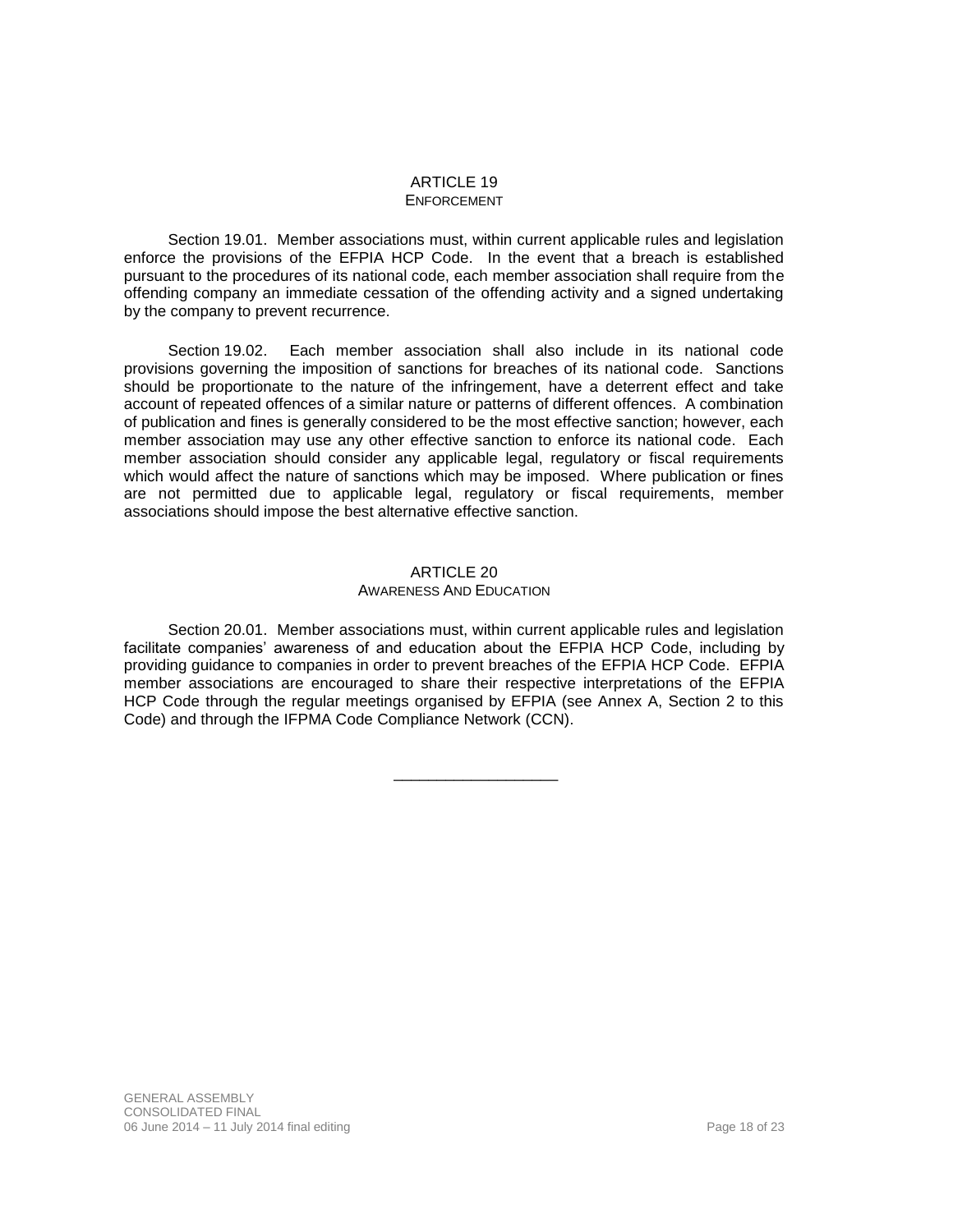## **IMPLEMENTATION AND PROCEDURE RULES**

The Implementation and Procedure Rules set forth herein establish the framework for the implementation of the European Federation of Pharmaceutical Industries and Associations ("**EFPIA**") Code on the Promotion of Prescription-Only Medicines to, and Interactions with, Healthcare Professionals (the "**EFPIA HCP Code**"), the processing of complaints and the initiation or administration of sanctions by member associations.

## SECTION 1. **Member Association Implementation**

Each member association is required to:

- a. establish national procedures and structures to receive and process complaints, to determine sanctions and to publish appropriate details regarding the same including, at a minimum, a national body of the member association that is designated to handle complaints and consists of a non-industry chairman and, besides any industry members, membership from other stakeholders;
- b. ensure that its national code, together with its administrative procedures and other relevant information, are easily accessible through, at a minimum, publication of its national code on its website; and
- c. prepare, and provide to the EFPIA Codes Committee (defined below), an annual report summarizing the work undertaken by it in connection with the implementation, development and enforcement of its national code during the year.

## SECTION 2. **EFPIA Codes Committee Implementation and Key Tasks**

The EFPIA Codes Committee shall assist member associations to comply with their obligations under Section 1 above.

- a. The EFPIA Codes Committee will be composed of all the national code secretaries, who will elect a chair among their peers, assisted by one person from the EFPIA staff.
- b. As a key part of its role of assisting member associations in their national code compliance activities, the EFPIA Codes Committee shall monitor the adoption of compliant national codes. The EFPIA Codes Committee will not participate in the adjudication of any individual complaint under any national code.
- c. In order to promote the EFPIA Codes and to share best practice, the EFPIA Codes Committee will, at least annually, invite member associations and company representatives to participate in a meeting at which the participants will be encouraged to share their respective relevant experiences relating to the EFPIA HCP Code. Any conclusions from the meeting shall be summarised in the annual code report (referred to under (e) of this Section 2 below) and, if appropriate, be presented to the EFPIA Board.
- d. The EFPIA Codes Committee shall publish an annual code report which summarizes the work and operations which have taken place in connection with the implementation, development and enforcement of the various national codes during the applicable year, based on the country reports provided by the member associations pursuant to Section 1(c) above.
- e. On an annual basis, the EFPIA Codes Committee shall: (i) advise the EFPIA Board of its work and operations and the work and operations of the member associations, as summarized in the member association annual reports; and (ii) review with the EFPIA Board any additional recommendations to improve the EFPIA HCP Code with a view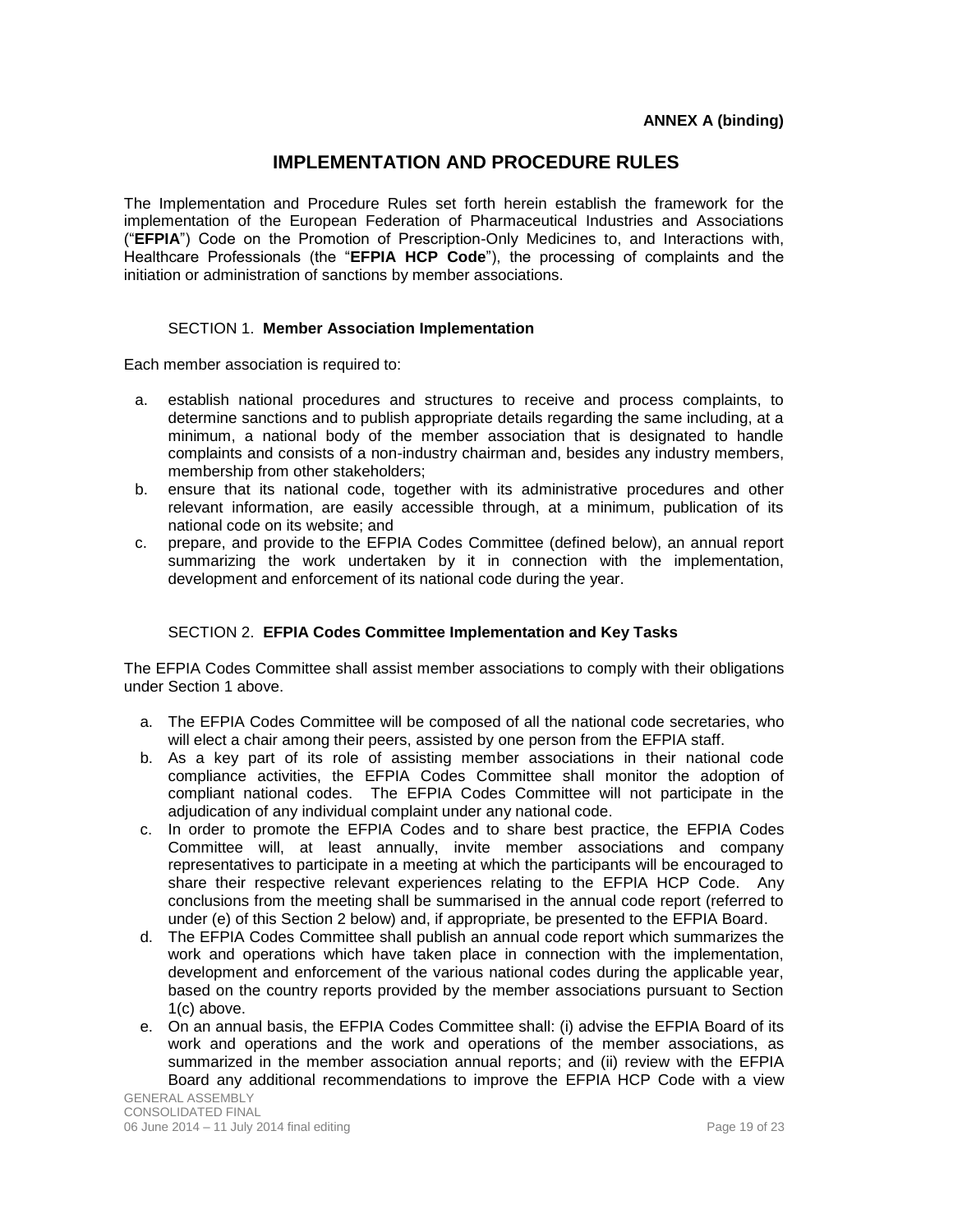towards increasing transparency and openness within the pharmaceutical industry and among member associations and companies.

## SECTION 3. **Reception of Complaints**

Complaints may be lodged either with a member association or with EFPIA. Adjudication of complaints shall be a matter solely for the national associations.

Complaints received by EFPIA shall be processed as follows:

- i. EFPIA will forward any complaints it receives (without considering their admissibility or commenting upon them) to the relevant member association(s).
- ii. EFPIA will send an acknowledgement of receipt to the complainant, indicating the relevant national association(s) to which the complaint has been sent for processing and decision.
- iii. In addition, upon receipt by EFPIA of multiple external complaints (i.e. several complaints on the same or similar subjects lodged from outside the industry against several subsidiaries of a single company), EFPIA will communicate these complaints to the national association either of the parent company or of the EU subsidiary designated by the parent company.

## SECTION 4. **Processing of Complaints and Sanctions by Member Associations**

- a. Member associations shall ensure that industry and non-industry complaints are processed in the same manner, without regard to who has made the complaint.
- b. Complaints will be processed at the national level through the procedures and structures established by the member associations pursuant to Section 1.a above. Each member association's national body shall take decisions and pronounce any sanctions on the basis of the national code in force in its country.
- c. Where a complaint fails to establish a *prima facie* case for a violation of an Applicable Code, such complaint shall be dismissed with respect to that national code. Member associations may also provide that any complaint which pursues an entirely or predominantly commercial interest shall be dismissed.
- d. Each member association should establish effective procedures for appeals against the initial decisions made by its national body. Such procedures and appeals should also take place at the national level.
- e. National committees shall ensure that any final decision taken in an individual case shall be published in its entirety or, where only selected details are published, in a level of detail that is linked to the seriousness and/or persistence of the breach as follows:
	- (i) in cases of a serious/repeated breach, the company name(s) should be published together with details of the case;
	- (ii) in cases of a minor breach, or where there is no breach, publication of the details of the case may exclude the company name(s).
- f. Member Associations or national committees are encouraged to publish summaries in English of cases that have precedential value and are of international interest (keeping in mind that cases resulting in the finding of a breach as well as those where no breach is found to have occurred may each have such value and/or interest).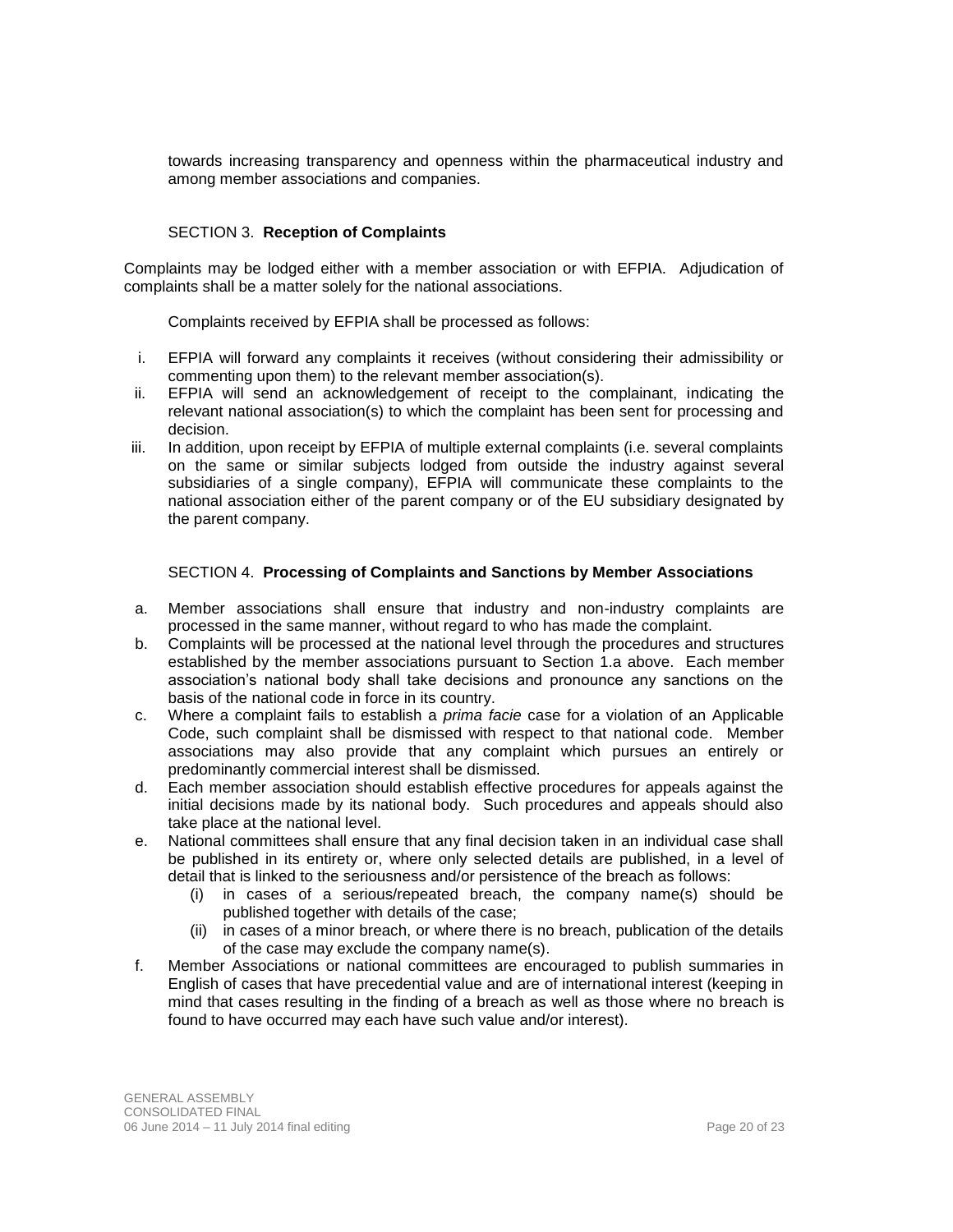## **GUIDELINES FOR INTERNET WEBSITES AVAILABLE TO HEALTHCARE PROFESSIONALS, PATIENTS AND THE PUBLIC IN EUROPE**

The Guidelines for Internet Websites Available to Healthcare Professionals, Patients and the Public in Europe set forth herein are intended as a supplement to the provisions of the European Federation of Pharmaceutical Industries and Associations Code on the Promotion of Prescription-Only Medicines to, and Interactions with, Healthcare Professionals (the "**EFPIA HCP Code**"). Member associations and companies may find it necessary to adapt these guidelines to meet their particular requirements or needs and are encouraged to adopt additional measures which extend further than the provisions included in these guidelines.

## SECTION 1. **Transparency Of Website Origin, Content And Purpose**

Each website shall clearly identify:

- a. the identity and physical and electronic addresses of the sponsor(s) of the website;
- b. the source(s) of all information included on the website, the date of publication of the source(s) and the identity and credentials (including the date credentials were received) of all individual/institutional providers of information included on the website;
- c. the procedure followed in selecting the content included on the website;
- d. the target audience of the website (e.g., healthcare professionals, patients and the general public, or a combination thereof); and
- e. the purpose or objective of the website.

## SECTION 2. **Content Of Websites**

Information included in the website shall be regularly updated and shall clearly display, for each page and/or item, as applicable, the most recent date as of which such information was updated.

Examples of the information that may be included in a single website or in multiple websites are: (i) general information on the company; (ii) health education information; (iii) information intended for healthcare professionals (as defined in the EFPIA HCP Code), including any promotion; and (iv) non-promotional information intended for patients and the general public about specific medicinal products marketed by the company; (v) disclosure of transfers of value to healthcare professionals (HCP) and healthcare organisations (HCO):

- (i) General information on the company. Websites may contain information that would be of interest to investors, the news media and the general public, including financial data, descriptions of research and development programmes, discussion of regulatory developments affecting the company and its products, information for prospective employees, etc. The content of this information is not regulated by these guidelines or provisions of medicines advertising law.
- (ii) Health education information. Websites may contain non-promotional health education information about the characteristics of diseases, methods of prevention and screening and treatments, as well as other information intended to promote public health. They may refer to medicinal products, provided that the discussion is balanced and accurate. Relevant information may be given about alternative treatments, including, where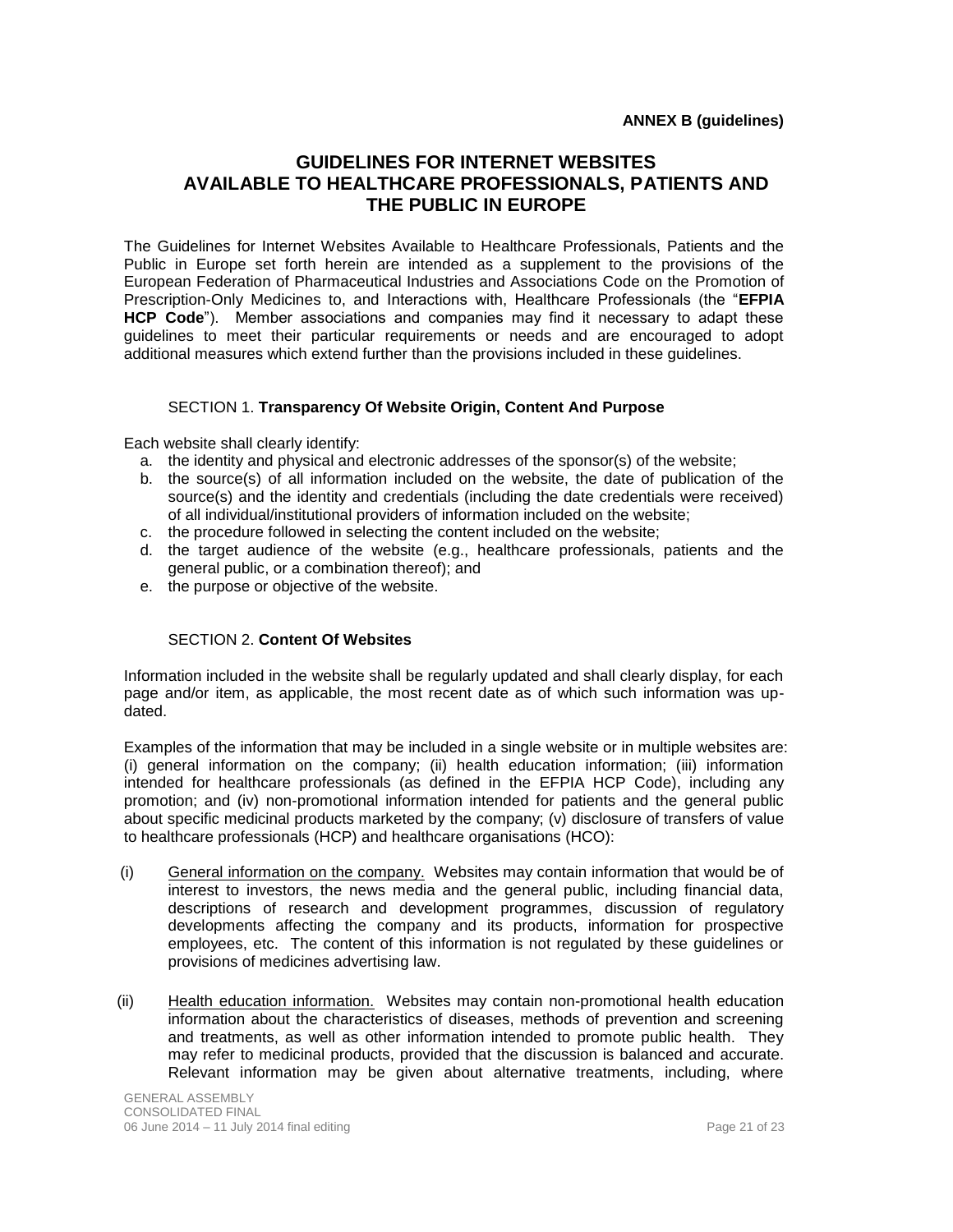appropriate, surgery, diet, behavioural change and other interventions that do not require use of medicinal products. Websites containing health education information must always advise persons to consult a healthcare professional for further information.

- (iii) Information for healthcare professionals. Any information on websites directed to healthcare professionals that constitutes promotion (as defined in the EFPIA HCP Code) must comply with Applicable Code(s) (as defined in the EFPIA HCP Code) and any other industry codes of practice governing the content and format of advertisement and promotion of medicinal products. Such information must be clearly identified as information for healthcare professionals, but need not be encrypted or otherwise restricted.
- (iv) Non-promotional information for patients and the general public. Subject to any applicable national laws and regulations, websites may include non-promotional information for patients and the general public on products distributed by the company (including information on their indications, side-effects, interactions with other medicines, proper use, reports of clinical research, etc.), provided that such information is balanced, accurate and consistent with the approved summary of product characteristics. For each product that is discussed, the website must contain full, unedited copies of the current summary of product characteristics and patient leaflet. These documents should be posted in conjunction with other information about the products or be connected with that discussion by a prominent link advising the reader to consult them. In addition, the website may provide a link to the full, unedited copy of any public assessment report issued by the Committee for Medicinal Products for Human Use or a relevant national competent authority. Brand names should be accompanied by international nonproprietary names. The website may include links to other websites containing reliable information on medicinal products, including websites maintained by government authorities, medical research bodies, patient organisations, etc. The website must always advise persons to consult a healthcare professional for further information.

## SECTION 3. **e-mail Enquiries**

A website may invite electronic mail communications from healthcare professionals and patients or the general public seeking further information regarding the company's products or other matters (e.g., feedback regarding the website). The company may reply to such communications in the same manner as it would reply to enquiries received by post, telephone or other media. In communications with patients or members of the general public, discussion of personal medical matters must be avoided. If personal medical information is revealed, it must be held in confidence. Where appropriate, replies shall recommend that a healthcare professional be consulted for further information.

## SECTION 4. **Links From Other Websites**

Links may be established to a company-sponsored website from websites sponsored by other persons, but companies should not establish links from websites designed for the general public to company-sponsored websites that are designed for healthcare professionals. In the same manner, links may be established to separate websites, including websites sponsored by the company or by other persons. Links should ordinarily be made to the home page of a website or otherwise managed so that the reader is aware of the identity of the website.